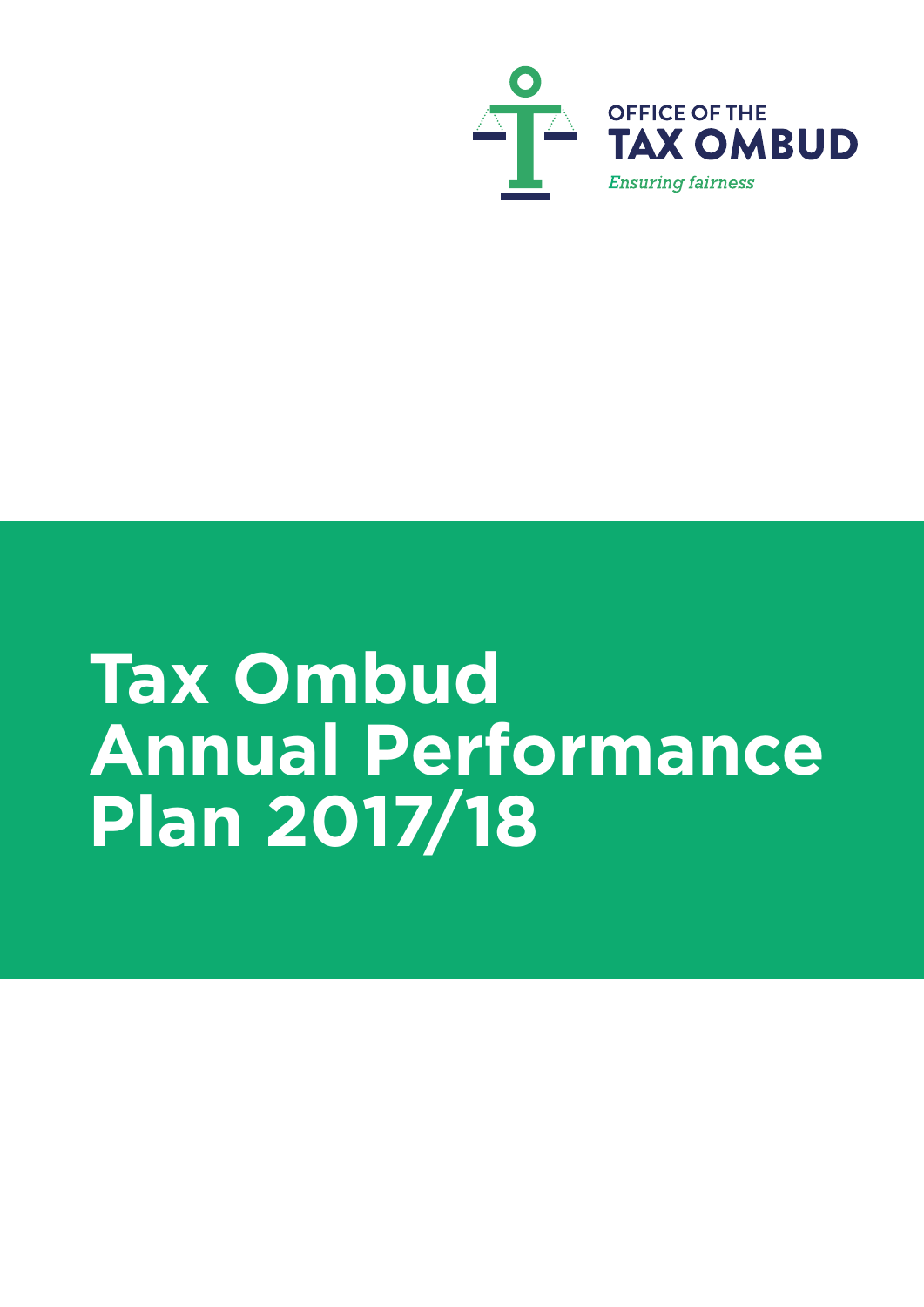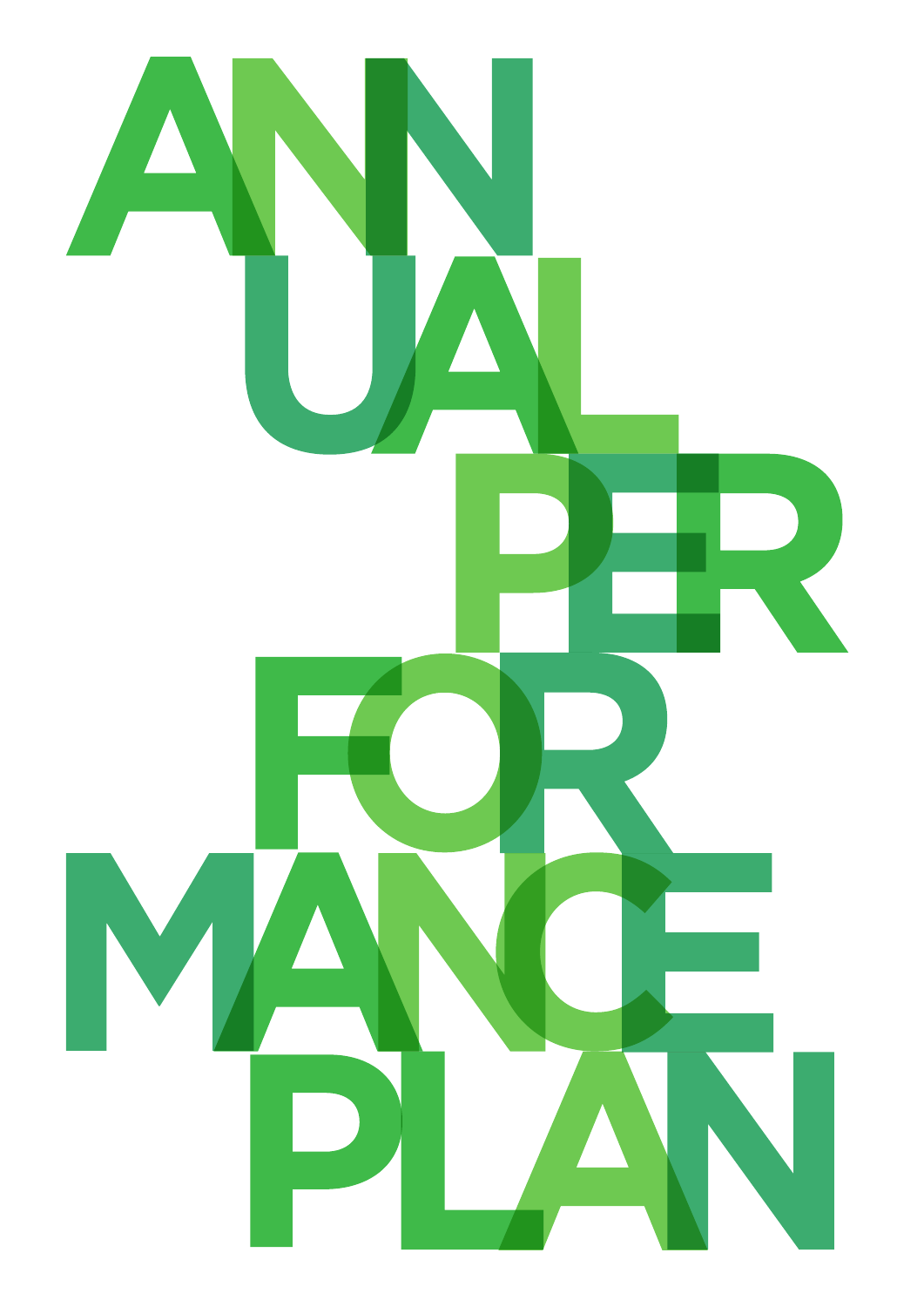## **TABLE OF CONTENTS**

| 1. |                | <b>ABBREVIATIONS</b>                              | ii.            |
|----|----------------|---------------------------------------------------|----------------|
| 2. |                | <b>FOREWORD BY THE TAX OMBUD</b>                  | 1              |
| 3. |                | <b>OVERVIEW BY THE CHIEF EXECUTIVE OFFICER</b>    | 4              |
| 4. |                | <b>OFFICIAL SIGN-OFF</b>                          | 6              |
| 5. |                | <b>PART A: STRATEGIC OVERVIEW</b>                 | $\overline{z}$ |
|    | <b>VISION</b>  |                                                   | $\overline{7}$ |
|    | <b>MISSION</b> |                                                   | $\overline{7}$ |
|    | VALUES         |                                                   | $\overline{7}$ |
|    |                | LEGISLATIVE AND OTHER MANDATES                    | 8              |
|    |                | SITUATIONAL ANALYSIS                              | 10             |
|    |                | ORGANISATIONAL ENVIRONMENT                        | 13             |
|    |                | STRATEGIC OUTCOME-ORIENTED GOALS                  | 14             |
| 6. |                | <b>PART B: STRATEGIC OBJECTIVES</b>               | 15             |
|    |                | STRATEGIC OBJECTIVES, MEASURES AND TARGETS        | 16             |
|    | 1.1            | Accessibility and operations                      | 16             |
|    | 1.2            | Awareness and education                           | 17             |
|    | 1.3            | Legal and support services                        | 18             |
| 7. |                | <b>RESOURCE CONSIDERATION AND RISK MANAGEMENT</b> | 19             |
|    |                | RESOURCE CONSIDERATION                            | 19             |
|    |                | <b>RISK REGISTER</b>                              | 21             |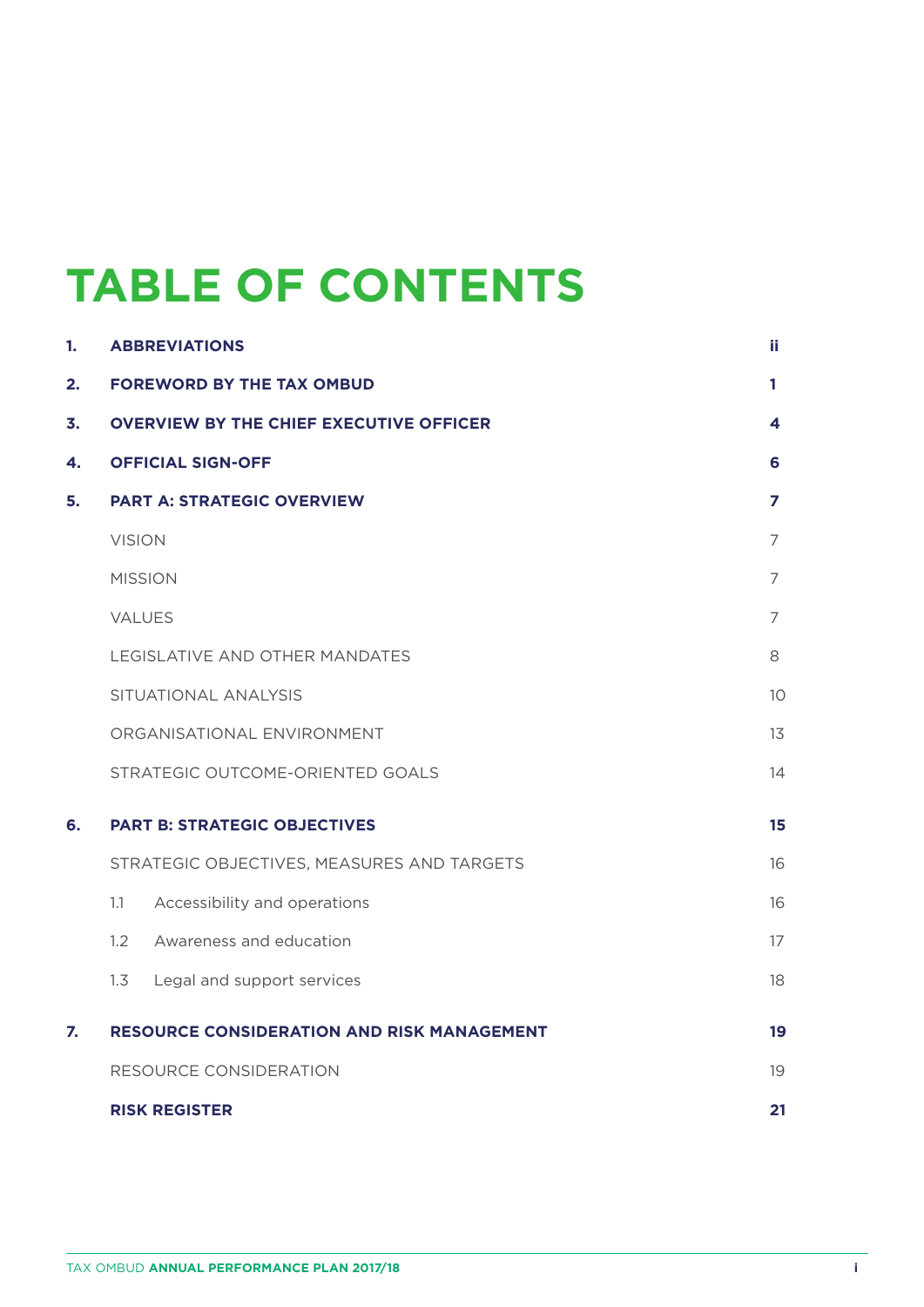## **1. ABBREVIATIONS**

| APP           | Annual Performance Plan                                    |
|---------------|------------------------------------------------------------|
| <b>CEO</b>    | <b>Chief Executive Officer</b>                             |
| <b>CAPEX</b>  | Capital expenditure                                        |
| eChannels     | Electronic channels                                        |
| <b>MTEF</b>   | Medium Term Expenditure Framework                          |
| <b>MOU</b>    | Memorandum of understanding                                |
| <b>NDP</b>    | National Development Plan                                  |
| <b>OTO</b>    | Office of the Tax Ombud                                    |
| <b>PFMA</b>   | Public Finance Management Act 1 of 1999                    |
| <b>PESTEL</b> | Political, Environmental, Social, Technological, and Legal |
| <b>SARS</b>   | South African Revenue Service                              |
| <b>SLA</b>    | Service level agreement                                    |
| <b>SWOT</b>   | Strength, Weakness, Opportunities and Threats              |
| <b>TAA</b>    | Tax Administration Act 28 of 2011                          |
| TO            | Tax Ombud                                                  |
| VOIP          | Voice Over Internet Protocol                               |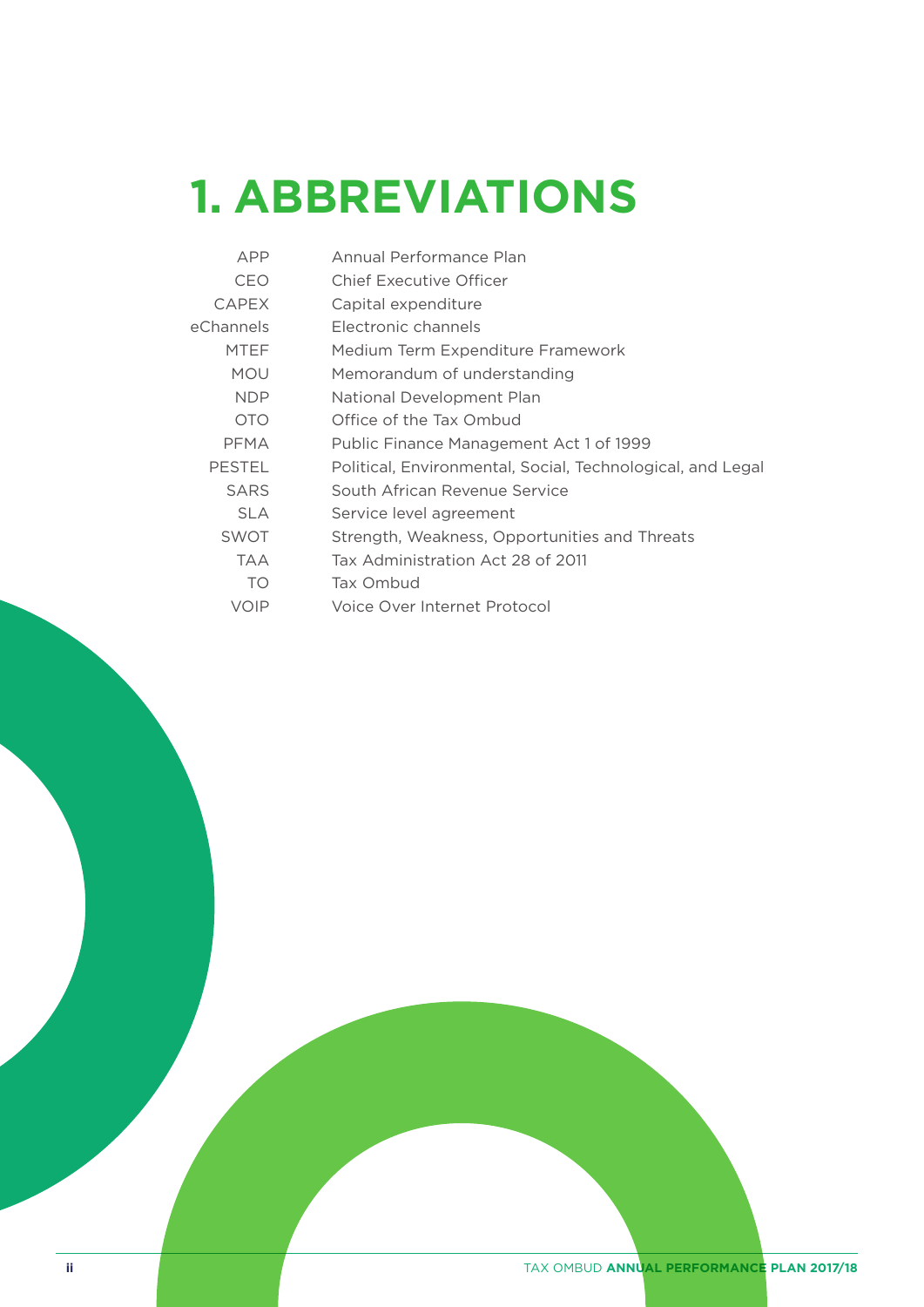## **2. FOREWORD BY THE**  TAX OMBUD



"My Office is ready and eager to continue serving as a free, fair and impartial dispute resolution channel for the taxpayers of South Africa."

With a clear strategy for the future, a sound understanding of the opportunities and challenges ahead, a workable plan of action and the necessary resources, my Office is ready and eager to continue serving as a free, fair and impartial dispute resolution channel for the taxpayers of South Africa. Effective planning is the foundation of organisational success and I am pleased to present the 2017/18 Annual Performance Plan (APP) of the Office of the Tax Ombud. The APP has been aligned with our strategic objectives, as expressed in our Strategic Plan 2017- 2022, and will ensure that we continue carrying out our legislative mandate and improve all aspects of our organisation.

It is essential that performance is directed towards ambitious goals and measured against tangible

targets. This is the purpose of the APP and the strategic outcome-oriented goals we have formulated. They are more demanding than the plans and goals of the previous year and are a reflection of our collective commitment in pursuit of excellence in the execution of our duties in assisting taxpayers to resolve their complaints against the South African Revenue Service (SARS).

Clearly South Africa is going through a particularly difficult period politically and economically, a worrying combination that may put an extra burden on state coffers, as well as the financial standing of businesses, citizens and individual taxpayers in particular. Despite these challenges, it is important to note that ambitious goals have been set for the country to ensure, among others, economic vibrancy, increased employment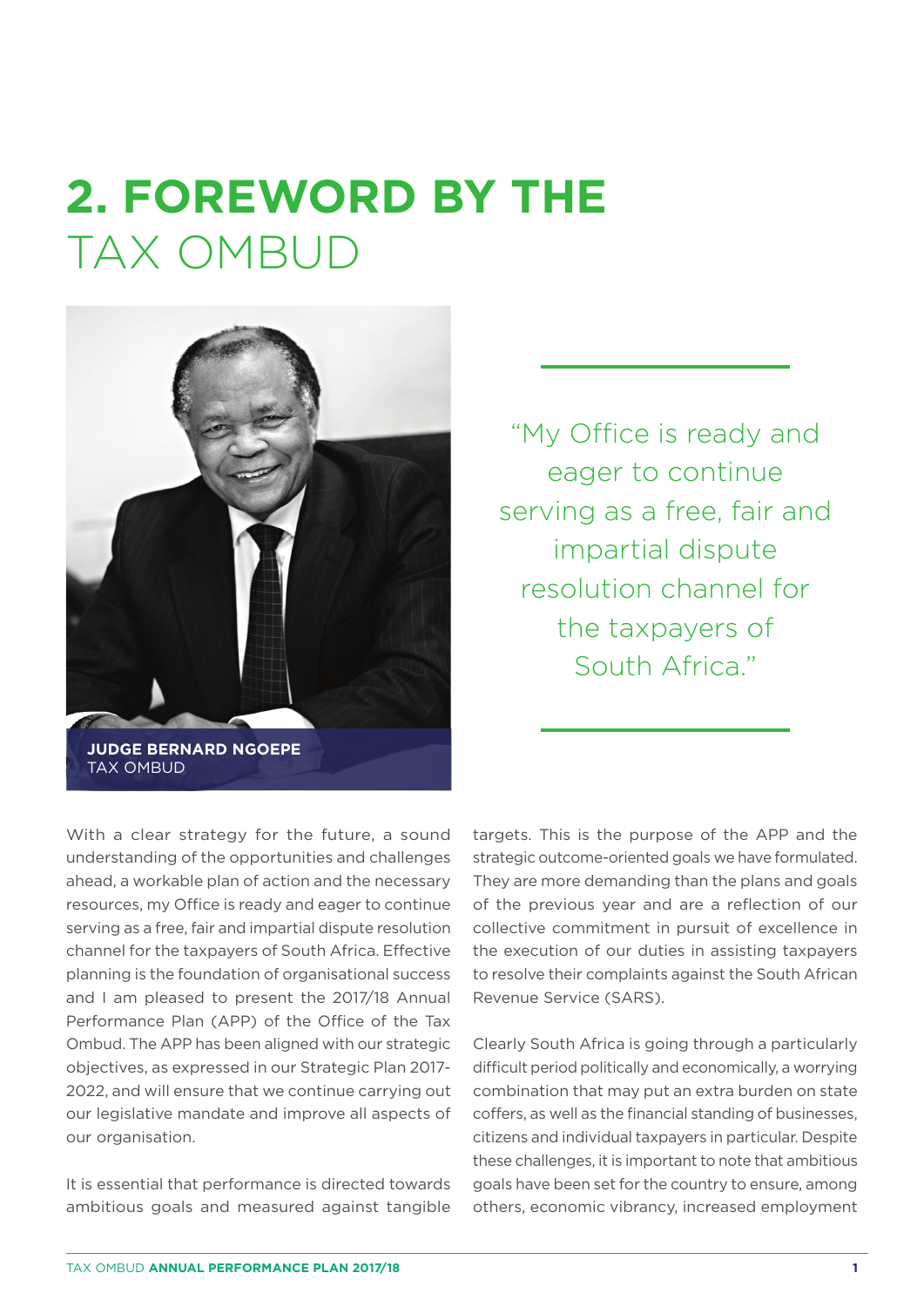opportunities and improved service delivery, as indicated in the National Development Plan (NDP) 2030. When preparing this APP, the challenges facing the country and plans for the future were taken into consideration, with more focus placed on how this Office could make a valuable contribution towards stimulating the country's economic growth and assisting government to achieve its long-term service delivery goals through improved tax collection.

As the Office of the Tax Ombud, our role in these matters cannot be underestimated. Part of our strategic objectives include contributing towards improving the country's tax administration system, which involves ensuring there is balance between SARS' powers and duties on the one hand and taxpayers' rights and obligations on the other. When taxpayers feel that the tax system is fair and just, with effective mechanisms (such as the Office of the Tax Ombud) to guard against abuse, and to ensure that there are checks and balances, they are more likely to fulfil their tax obligations.

"We continue to set up and strengthen proper governance structures to ensure that we operate within our mandate..."

But we should also guard against believing that a fair and functioning tax administration system alone can ensure full adherence to tax obligations. I have warned in the past and will continue to do so that corruption, wastage and theft of taxpayers' money pose a serious threat to tax collection, and in extreme cases, could bring about a total boycott against the payment of taxes. The perceived heavy-handedness of institutions mandated to collect revenue on behalf of the state could worsen the situation. We should guard against allowing such oppressive conduct

and other practices unbecoming for a democratic and caring government, to implant their DNA in any aspect of our society and thus creep into our tax administration system.

The past three years have been a rollercoaster of a ride with a fair share of challenges and successes. We believe we have made a valuable contribution to the country's tax administration system, helping resolve taxpayers' complaints against SARS and, to a certain extent, given taxpayers the confidence that if and when SARS fails them, there is a fair, free, independent and effective avenue for recourse to address their issues. It is important to note that during the past three consecutive financial years, the majority of complaints received by the Office were resolved in favour of taxpayers.

We have been able to influence changes on important legislative matters governing the country's tax administration system as reflected in the Tax Administration Laws Amendment Act No 16 of 2016, which included many of the contributions made by the Office.

We have also made inputs to the proposed Taxpayers' Bill of Rights and submitted our contribution to SARS for consideration. These achievements reflect some of the strategically oriented goals that we set for ourselves in the past and subsequently achieved, as indicated in our Annual Reports. We continue to set up and strengthen proper governance structures to ensure that we operate within our mandate and fulfil our reporting responsibilities as agreed with the Minister of Finance, to whom I report directly.

Although we, as the Office of the Tax Ombud, have made many positive contributions towards improving the country's tax administration system, we are still struggling with many issues which compromise our ability as an institution to deliver fully on our mandate. Some of the challenges identified include our independence, or lack thereof, from SARS, budgetary constraints and the lack of a footprint outside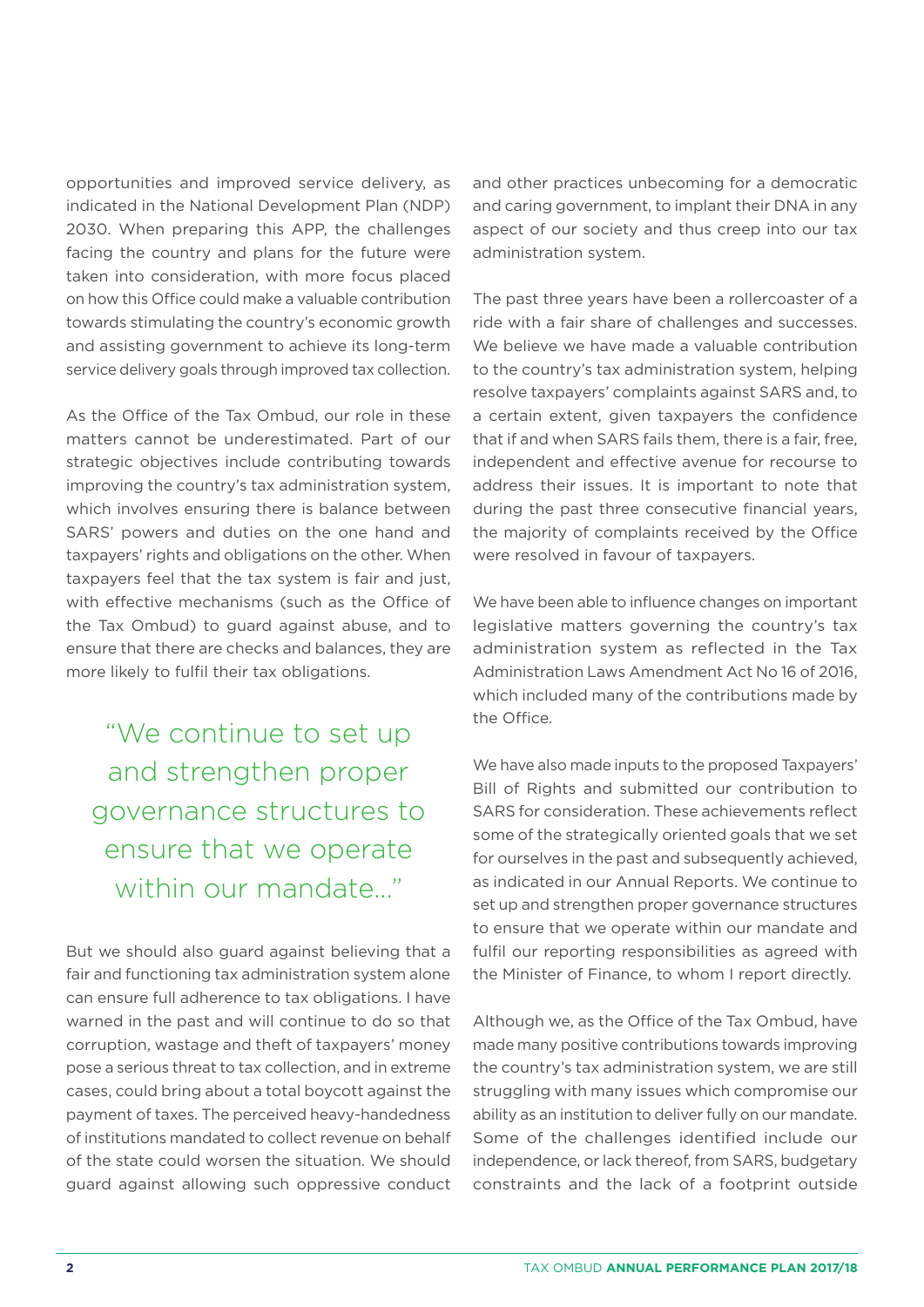Pretoria. Limitations are still imposed on our mandate and there are shortcomings in the legislation that governs how we do our work. To some stakeholders, we are nothing more than another branch of SARS rather than an independent tax dispute-resolution platform. This, even if it is just a perception, has serious image and reputational ramifications for the OTO. Such perceptions are of course wrong.

This APP seeks to put forward activities that will enable us to address challenges that have emerged during our formative years. Some of these were identified as we executed our duties, and others highlighted by the taxpayers we serve and other stakeholders. It is clear that by further amending the Tax Administration Act, which governs our Office, could go a long way towards resolving many of the challenges facing the organisation regarding its total independence from SARS, limitations to the mandate and restrictions on the cases that the Office can investigate.

"We remain patriotic to our country and committed to inspiring confidence in the tax administration system..."

We have identified four strategic objectives which revolve around the four pillars of accountability: independence, efficacy, security and confidentiality. These strategically oriented objectives focus on addressing many of the challenges we face and serves as a compass on the direction we want to take and what we want to achieve in the next five years.

In summary, our activities going forward talk to numerous issues which, among others, include the need to be more customer-centric and to address the inadequate levels of awareness and understanding among taxpayers about SARS' complaints process and procedures, which leads to taxpayers submitting complaints prematurely to the OTO. Our APP also deals with poor public penetration due to a nonexistent footprint outside Gauteng and the everincreasing demand for OTO services. This, coupled with a constrained budget, limits the Office's ability to recruit adequately, and is another challenge that we seek to address.

As we look forward to the next year, we envisage improving on our modernised complaints management system, streamlining governance and risk frameworks to improve compliance and reporting, and further continuing to create much-needed awareness about our Office and how the services offered can be utilised.

With the support of our stakeholders, a sound governance structure and an ambitious APP, we are confident of success and of providing a service that all our stakeholders, including our government and the taxpayers we are mandated to assist, can be proud of. We remain patriotic to our country and committed to inspiring confidence in the tax administration system and protecting the rights of taxpayers. We will remain resolute in the pursuit of excellence and will execute our duties without fear or favour.

Mugpp

**JUDGE BERNARD NGOEPE** TAX OMBUD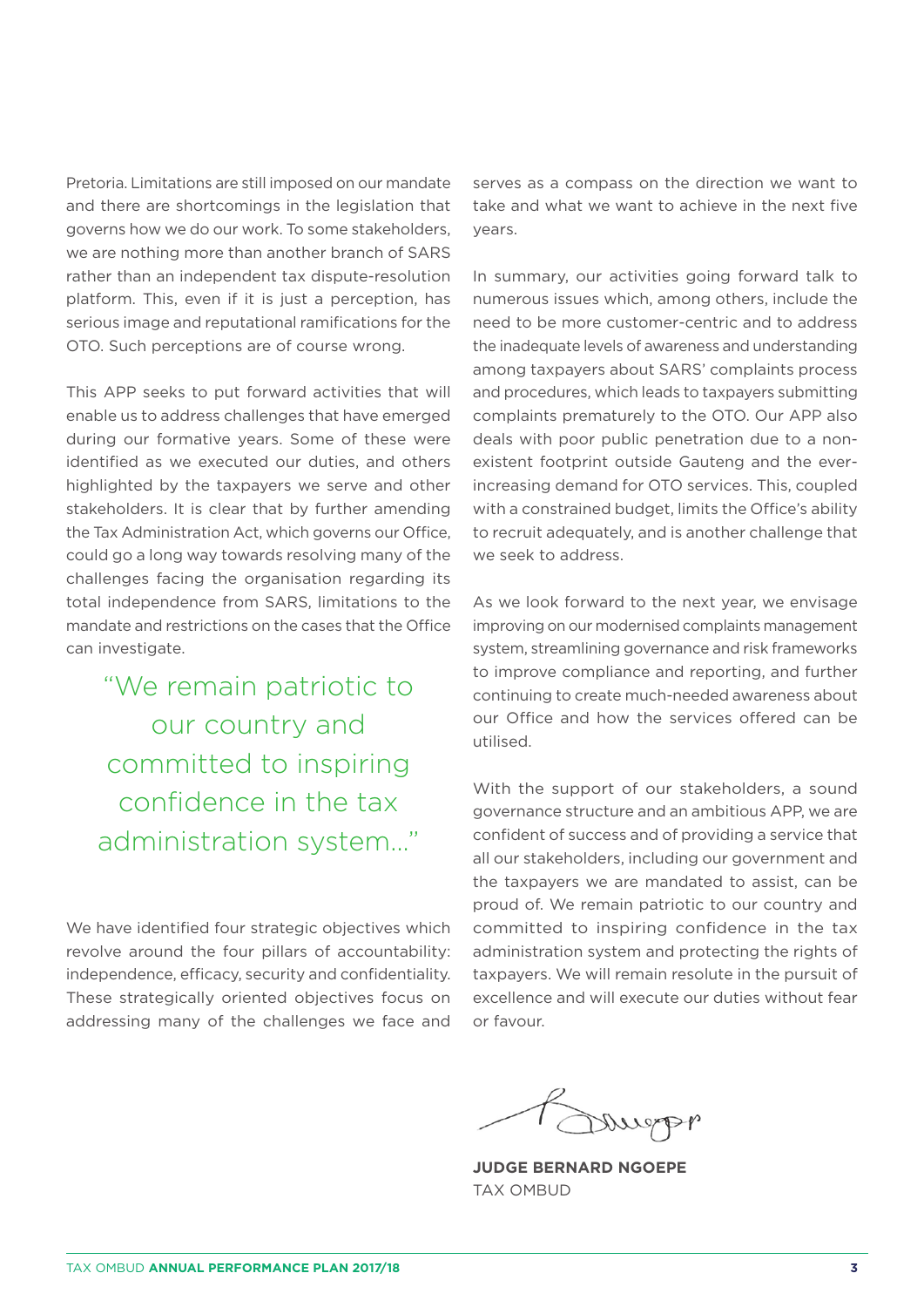## **3. OVERVIEW BY THE** CHIEF EXECUTIVE OFFICER



**ADVOCATE ERIC MKHAWANE** CHIEF EXECUTIVE OFFICER

"As demand for the Office's service grows, we are committed to maintaining the highest levels of efficiency and to addressing challenges impeding our ability to execute our mandate."

The Office of the Tax Ombud strives to become a truly customer-centric organisation that serves taxpayers fairly and impartially, and achieving balance between the rights of taxpayers and the powers of SARS. The Annual Performance Plan 2017/18 clearly outlines what we promise to deliver in the coming year as per our strategic objectives.

In seeking to be customer-centric, it is vital to understand the expectations of stakeholders. To this end, we plan to conduct our first taxpayer survey in 2017. It will set a baseline for future taxpayer surveys, which will then be conducted every two years, focusing on matters such as taxpayers' awareness of the Office and our services, and their perceptions of the Office as an independent entity.

Similarly, in the interests of ongoing service improvement, the Strategic Plan and Annual Performance Plan (APP) make provision for the introduction of a complainants' survey to gauge the satisfaction levels of taxpayers who lodge complaints. In addition to this qualitative assessment of the Office's services, we will be paying close attention to quantitative measures such as the percentage of complaints successfully lodged the first time and the percentage of cases handled within the agreed turnaround times. Efficiency measures such as the average cost per complaint will also be introduced and targets set for reducing these costs. This will be critical given the expected escalation in the number of complaints received.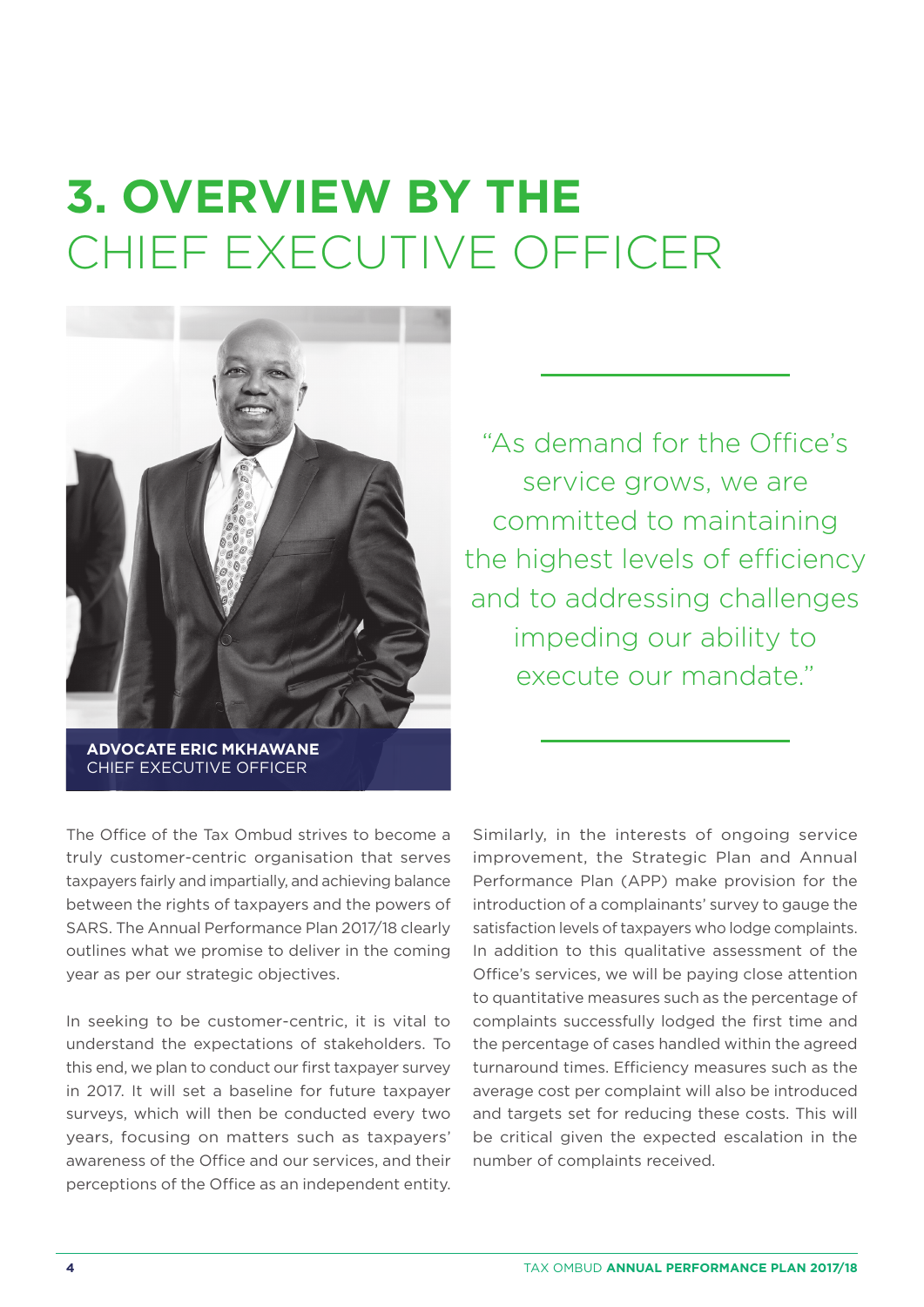Indeed, in the coming years we anticipate steady increases in the demand for the Office's services as a result of our efforts in communications and outreach, and as progress is made in reaching taxpayers who are not yet aware of the Office's existence. Our plans to consider extending the Office's geographical footprint, now limited to Pretoria, should also give impetus to the growth in demand for our services. Against this background, it will be imperative for the Office to handle more complaints just as efficiently - if not more so - than when the number of complaints was still relatively low.

As demand for the Office's service grows, we are committed to maintaining the highest levels of efficiency and to addressing challenges impeding our ability to execute our mandate. In this context, our priorities are to scrutinise and review our processes to enhance taxpayers' experience, build the capacity and capability of the Office's employees and address institutional independence.

The input of SARS is a crucial part of the complaints resolution process and the more responsive it is to the recommendations from the Office of the Tax Ombud, the more credibility the tax administration system will have in the eyes of taxpayers. For this reason, establishing governance and operational processes with SARS is prominently addressed in our Strategic Plan for 2017-2022 and in this APP.

In essence, both of these plans are the roadmap the Office will be using to ensure each and every member of our small but skilled workforce understands the strategic direction we are taking and contributes to meeting the objectives and targets set in the APP. Every member of the team has a role to play in enabling the Office to fulfil its mandate, thereby helping to build taxpayers' confidence in the country's tax system, with the ultimate aim of building a more robust culture of tax compliance and a resilient South African economy.

**ADVOCATE ERIC MKHAWANE** CHIEF EXECUTIVE OFFICER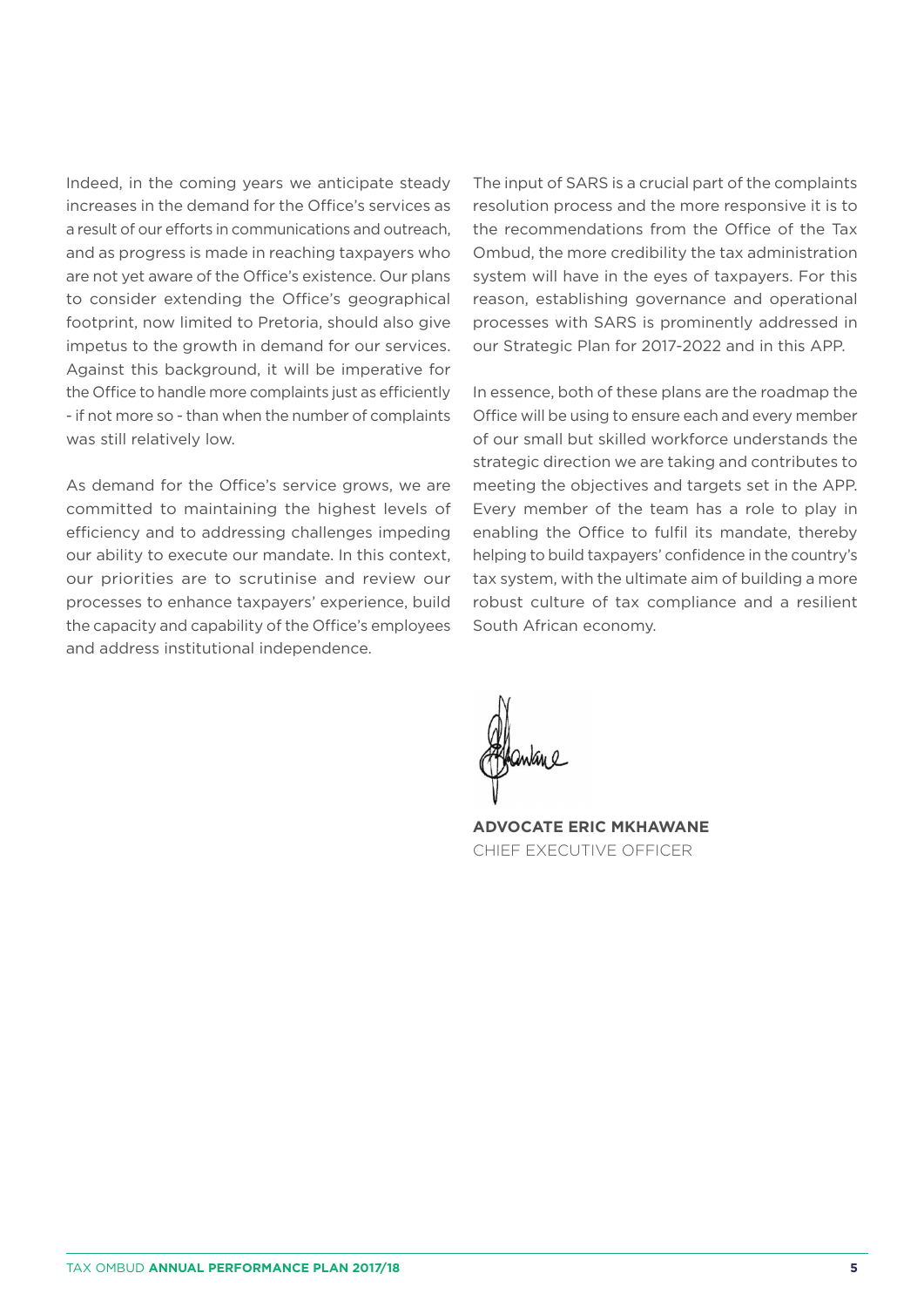## **4. OFFICIAL** SIGN-OFF

#### **It is hereby certified that this Annual Performance Plan:**



was developed by the management of the Office of the Tax Ombud under the guidance of the Minister of Finance



takes into account all the relevant policies, legislation and other mandates for which the Office of the Tax Ombud is responsible

accurately reflects the strategic outcome-oriented goals and objectives which the Office of the Tax Ombud will endeavour to achieve over the period 2017/18.

**ADVOCATE ERIC MKHAWANE** CHIEF EXECUTIVE OFFICER

Mugpp

**JUDGE BERNARD NGOEPE** TAX OMBUD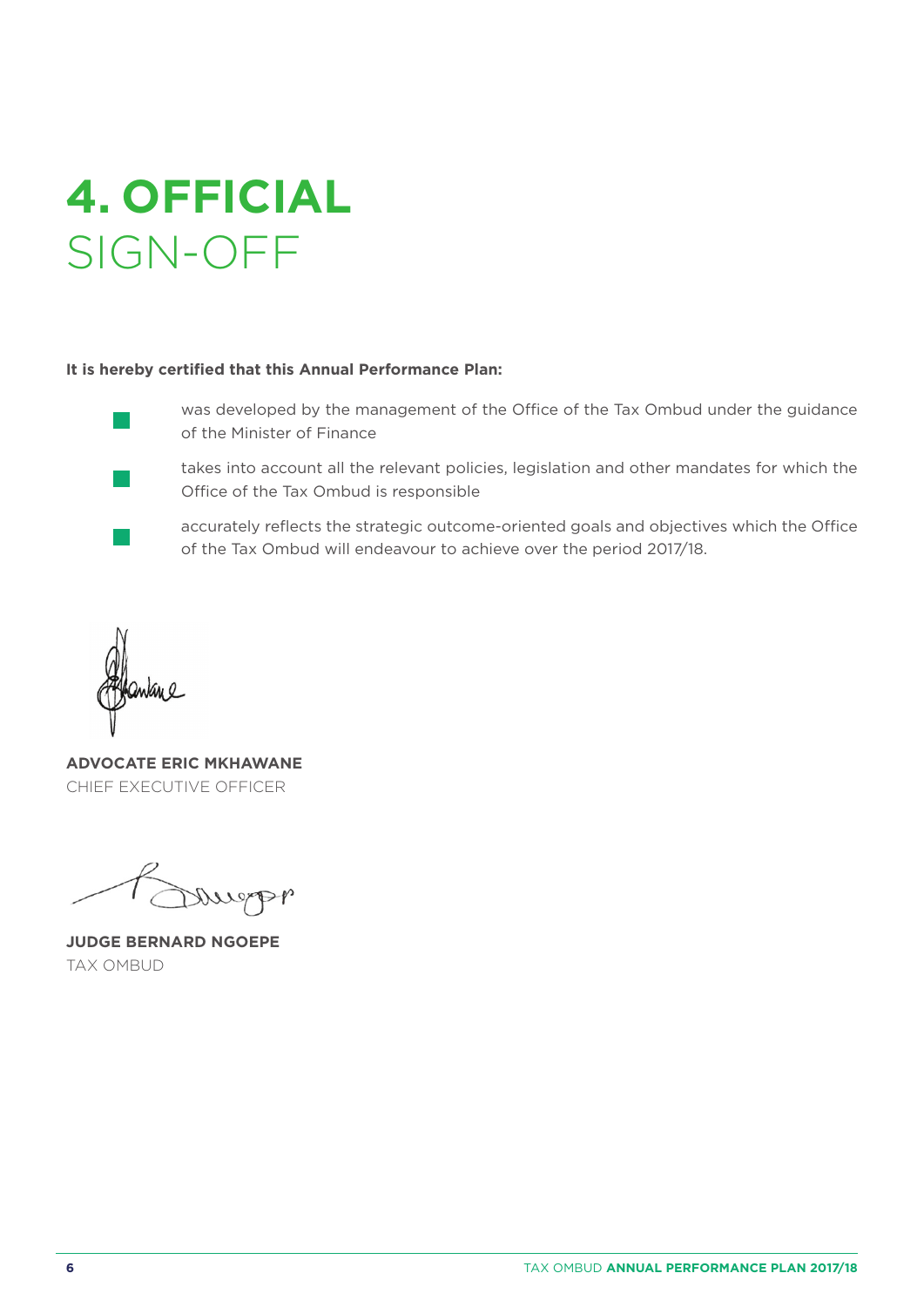## **5. PART A:** STRATEGIC OVERVIEW

### **VISION**

To strengthen taxpayers' trust and confidence in tax administration

### **MISSION**

To be an efficient, independent, impartial and fair redress channel for taxpayers

### **VALUES**

**ACCOUNTABILITY:** Taxpayers are entitled to a rational and fair reason for decisions and actions taken.

**INDEPENDENCE:** In dealing with taxpayers' complaints, the Tax Ombud operates independently of SARS.

**EFFICIENCY:** The Office of the Tax Ombud ensures that all taxpayers' complaints are resolved promptly and efficiently.

**FAIRNESS:** The Tax Ombud acts in fairness at all times.

**CONFIDENTIALITY:** The Office of the Tax Ombud holds all communications with taxpayers in strict confidence unless authorised otherwise by the taxpayer.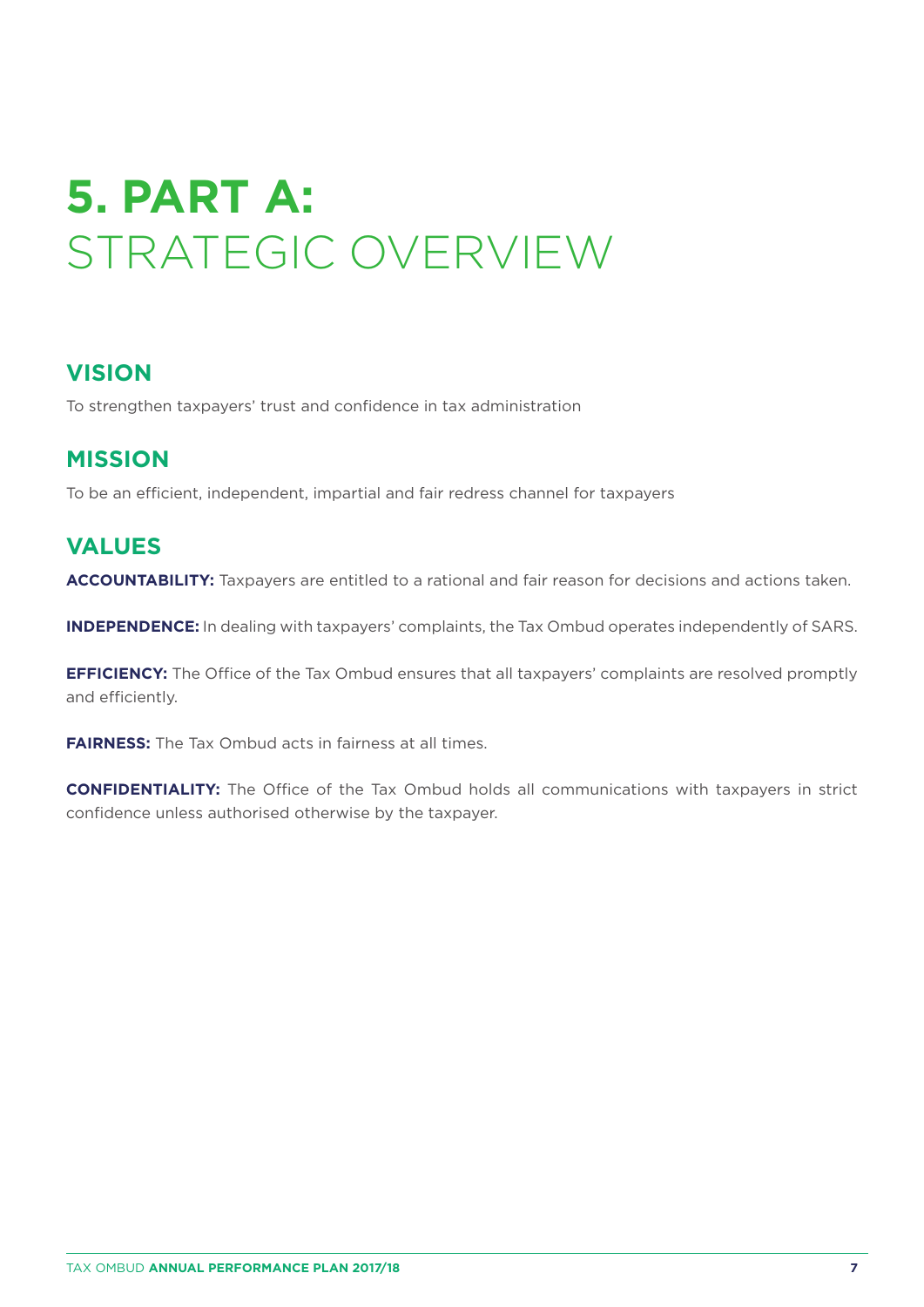### **LEGISLATIVE AND OTHER MANDATES**

#### **THE OFFICE OF THE TAX OMBUD OPERATES UNDER A LEGISLATIVE AND CONSTITUTIONAL MANDATE.**

Constitutional mandate: In terms of s195 of the Constitution of the Republic Act 108 of 1996, public administration must be governed by the democratic values and principles enshrined in the Constitution, including a high standard of professional ethics; efficient, economic and effective use of resources; provision of impartial, fair and equitable service; transparency and accountability. As an agent of public administration, the South African Revenue Service (SARS), the subject of the OTO's oversight, is bound by this Constitutional Mandate. The Office of the Tax Ombud is equally bound by the Constitutional Mandate.

#### **LEGISLATIVE MANDATE: TAX ADMINISTRATION ACT, NO 28 OF 2011**

The Office of the Tax Ombud was established in terms of sections 14 and 15 of the Tax Administration Act, 28 of 2011 (Tax Administration Act). The Office was established in October 2013 and launched by the Minister of Finance in April 2014. The Tax Ombud reports to the Minister of Finance as the executive authority. In terms of the relevant legislation, the Tax Ombud submits the Strategic Plan, Annual Performance Plan and Annual Report to the Minister, who must table these in the National Assembly.

#### **Section 16(1) of the Act spells out the Ombud's mandate as being to:**

- a) Review and address any complaint by a taxpayer regarding a service matter or a procedural or administrative matter arising from the application of the provisions of a Tax Act by SARS; and
- b) Review, at the request of the Minister or at the initiative of the Tax Ombud with the approval of the Minister, any systemic and emerging

issue related to a service matter or the application of the provisions of this Act or procedural or administrative provisions of a Tax Act.

#### **SECTION 16(2):**

#### **In discharging his or her mandate, the Tax Ombud must:**

- Review a complaint and, if necessary, resolve it through mediation or conciliation;
- Act independently in resolving a complaint;
- Follow informal, fair and cost-effective procedures in resolving a complaint;
- Provide information to a taxpayer about the mandate of the Tax Ombud and the procedure for pursuing a complaint;
- Facilitate access by taxpayers to complaint resolution mechanisms within SARS to address complaints; and
- Identify and review systemic and emerging issues related to service matters or the application of the provisions of this Act or procedural or administrative provisions of a Tax Act that impact negatively on taxpayers.

#### **REVIEW OF A COMPLAINT**

In terms of section 18 of the Tax Administration Act, the Tax Ombud may review any issue within the Tax Ombud's mandate on receipt of a request from a taxpayer.

#### **The Tax Ombud may—**

- a) Determine how a review is to be conducted; and
- b) Determine whether a review should be terminated before completion.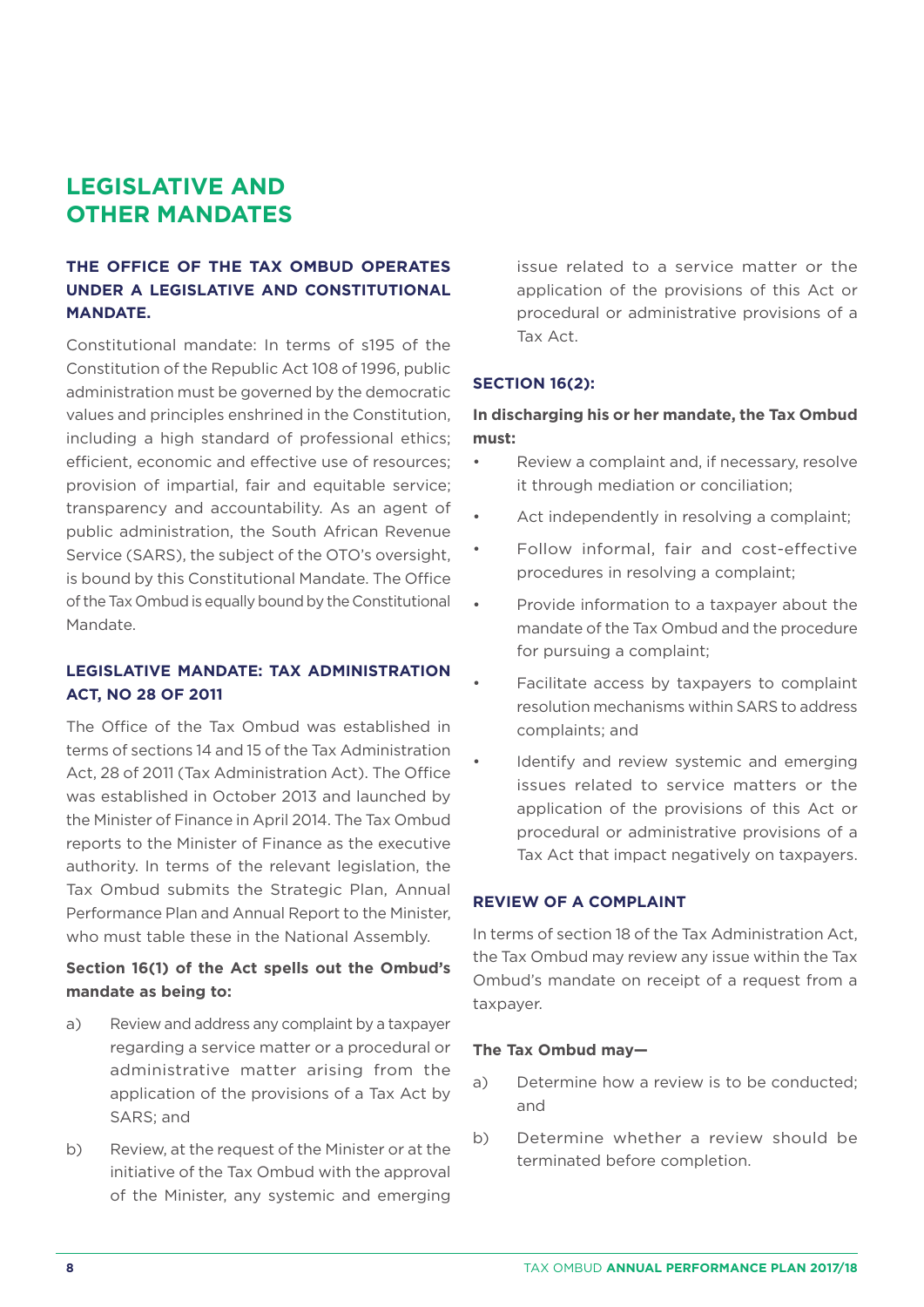#### **In exercising the discretion set out in subsection 2, the Tax Ombud must consider such factors as:**

- a) The age of the request or issue;
- b) The amount of time that has elapsed since the requester became aware of the issue;
- c) The nature and seriousness of the issue;
- d) The question of whether the request was made in good faith; and
- e) The findings of other redress mechanisms with respect to the request.

The Tax Ombud may only review a request if the requester has exhausted the available complaints resolution mechanisms in SARS, unless there are compelling circumstances for not doing so.

#### **To determine whether there are compelling circumstances, the Tax Ombud must consider factors such as whether:**

- a) The request raises systemic issues;
- b) Exhausting the complaints resolution mechanisms will cause undue hardship to the requester; or
- c) Exhausting the complaints resolution mechanisms is unlikely to produce a result within a period of time that the Tax Ombud considers reasonable.

The Tax Ombud must inform the requester of the results of the review or any action taken in response to the request, but at the time and in the manner chosen by the Tax Ombud.

#### **LIMITATIONS ON AUTHORITY**

#### **In terms of section 17 of the Tax Administration Act, the Tax Ombud may not review the following:**

- a) Legislation or tax policy;
- b) SARS policy or practice generally prevailing, other than to the extent that it relates to a service matter or a procedural or administrative

matter arising from the application of the provisions of a Tax Act by SARS;

- c) A matter subject to objection and appeal under a Tax Act, except for an administrative matter relating to such objection and appeal; and
- d) A decision of, proceeding in or matter before the tax court.

#### **RESOLUTIONS AND RECOMMENDATIONS**

#### **Section 20 of the Tax Administration Act sets out how the resolutions and recommendations of the Tax Ombud are dealt with:**

- 1. The Tax Ombud must attempt to resolve all issues within the Tax Ombud's mandate at the level at which they can most efficiently and effectively be resolved and must, in so doing, communicate with SARS officials identified by SARS.
- 2. The Tax Ombud's recommendations are not binding on taxpayers or SARS, but if not accepted by a taxpayer or SARS, reasons for such a decision must be provided to the Tax Ombud within 30 days of notification of the recommendations and may be included by the Tax Ombud in a report to the Minister or Commissioner under section 19.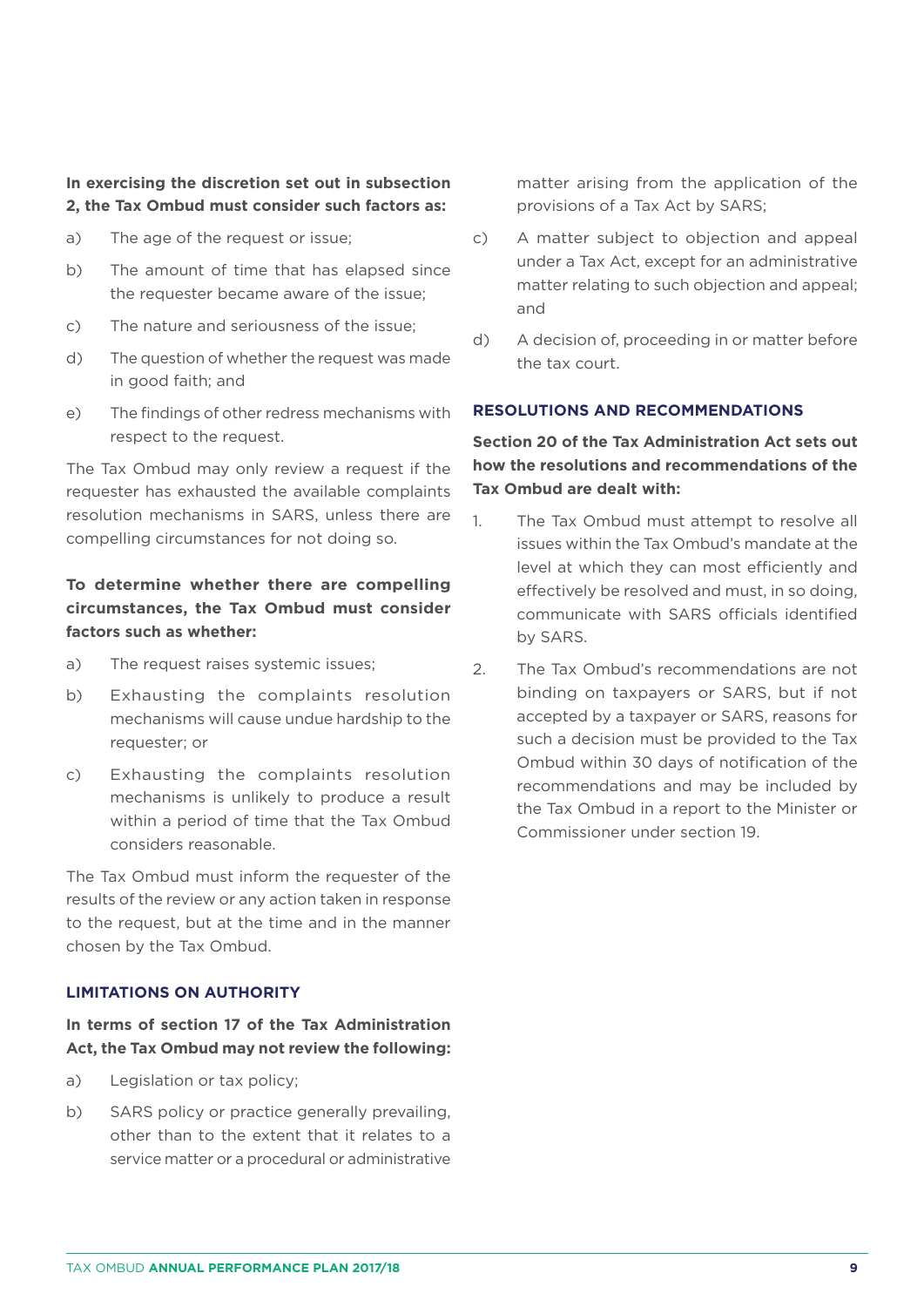### **SITUATIONAL ANALYSIS**

#### **PERFORMANCE ENVIRONMENT**

An environmental scan, utilising the Political, Environment, Social, Technological and Legal (PESTEL) and Strength, Weakness, Opportunities and Threats (SWOT) frameworks, has highlighted the dynamic nature of the environment in which the OTO operates, the many challenges that need to be overcome and the opportunities that can be seized, in order to fulfil its vision of building trust and confidence in the tax administration system.

Politically and economically, the increasing levels of transparency and corporate governance expected by the public and taxpayers must be addressed through continued high levels of corporate governance. Governance arrangements must take cognisance of the likelihood that tightening fiscal conditions will increase the demand for the OTO's services. and that the OTO must nevertheless maintain the highest levels of efficiency.

Social and technological dimensions have shown an interesting convergence, with increased national communications connectivity and the resulting uptake in digital technology providing opportunities to increase awareness and accessibility through social media and eChannels. On the other hand, this has also created risks that need to be managed, including social media brand perception and the evolving threat of cybercrime in relation to the confidentiality of information and communications.

From a legislative perspective, the opportunity for mandate amendments to deliver structural independence from SARS is seen as an opportunity to increase the taxpayers' perception of independence and in turn build trust and confidence in the tax administration system.

#### **POLITICAL**

- Change in leadership and/or tax policy may change the approach to tax recoveries. A more "aggressive" approach, as evidenced in the current fiscal climate, is likely to result in higher demand for services from the OTO.
- As opposition parties grow in strength, they will demand increasing levels of tax administration transparency, accountability and governance. This requires the OTO to be impartial and independent at all times, and to exhibit the highest levels of corporate governance.

#### **ECONOMIC**

The average citizen and business is being challenged by significant levels of inflation, low levels of economic growth and economic policy uncertainty.

#### **This will impact on the OTO in a number of ways:**

- Increasing public interest in tax administration and public expenditure, requiring the OTO to maintain exceptional transparency and corporate governance
- A high probability of dispute volumes increasing as citizens and businesses seek to minimise their tax burden
- The public and private sectors seek to grow the South African economy significantly through entrepreneurship and small business development. Many new entrants to the formal economy may have a limited understanding of the tax administration system, which may also result in dispute volumes increasing.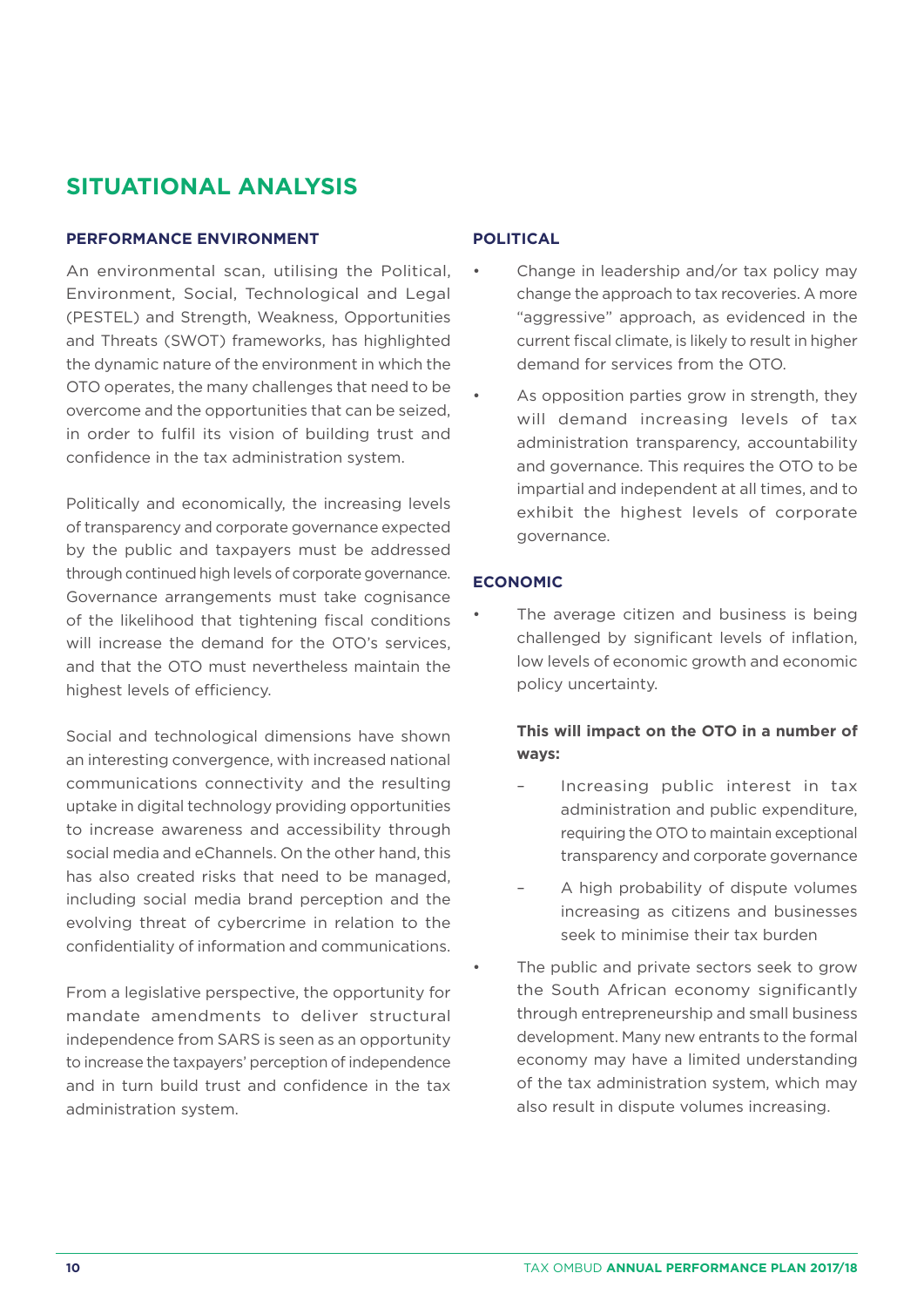Increasing strain on the South African fiscus also means financial resources will continue to be constrained. As such the operations of the Tax Ombud will require ongoing optimisation to ensure maximum efficiency.

#### **SOCIAL**

Taxpayers are expecting easier accessibility when dealing with government and its associated administrative agencies.

#### **In particular they are demanding a customercentric approach that includes:**

- Easy access via the web, either through a portal or web app
- Simple processes that require minimal information, all accessible online
- Continuous and instantaneous feedback on process status
- An ability to engage with knowledgeable agents who can resolve queries at the first point of contact
- Quick turnaround times.
- However, in contrast to the above, the complexity and unfamiliarity of tax administration for many requires a personal approach in order to build understanding and trust, and in turn confidence in the tax administration system.

#### **TECHNOLOGY**

- Taxpayers are becoming increasingly comfortable engaging electronically, via multiple channels, which creates opportunities to extend access via eChannels.
- Social media is allowing quality of service to be reported on immediately, and bad brand

publicity can go viral almost instantly. The OTO will need to be equipped to maximise the impact of social media and have strategies in place to manage bad publicity.

- The growing use of eChannels is also increasing the opportunities for cybercrime, and will require the OTO to respond by ensuring appropriate levels of electronic security.
- Cloud-based computing, VOIP and video communication services such as Skype will also provide opportunities for improved accessibility to taxpayers, and potentially for different working practices among staff. Such services would allow for increased flexibility such as home working, extended operating hours or face-to-face services via eChannels.

#### **ENVIRONMENTAL**

- Owing to many of the factors listed above, taxpayers are increasingly using tax practitioners to resolve disputes. In general these practitioners are highly trained specialists, frequently from a tax administration background.
- Tax practitioners are an important customer segment that requires the same customercentric approach, but will be even more demanding of technical excellence and speed of response.

#### **LEGISLATION**

- It is possible that a change in legislation may favour structural independence of the OTO and improved accountability on the part of SARS.
- Increasing public interest in law-making provides an opportunity for the OTO to promote independence and turn trust.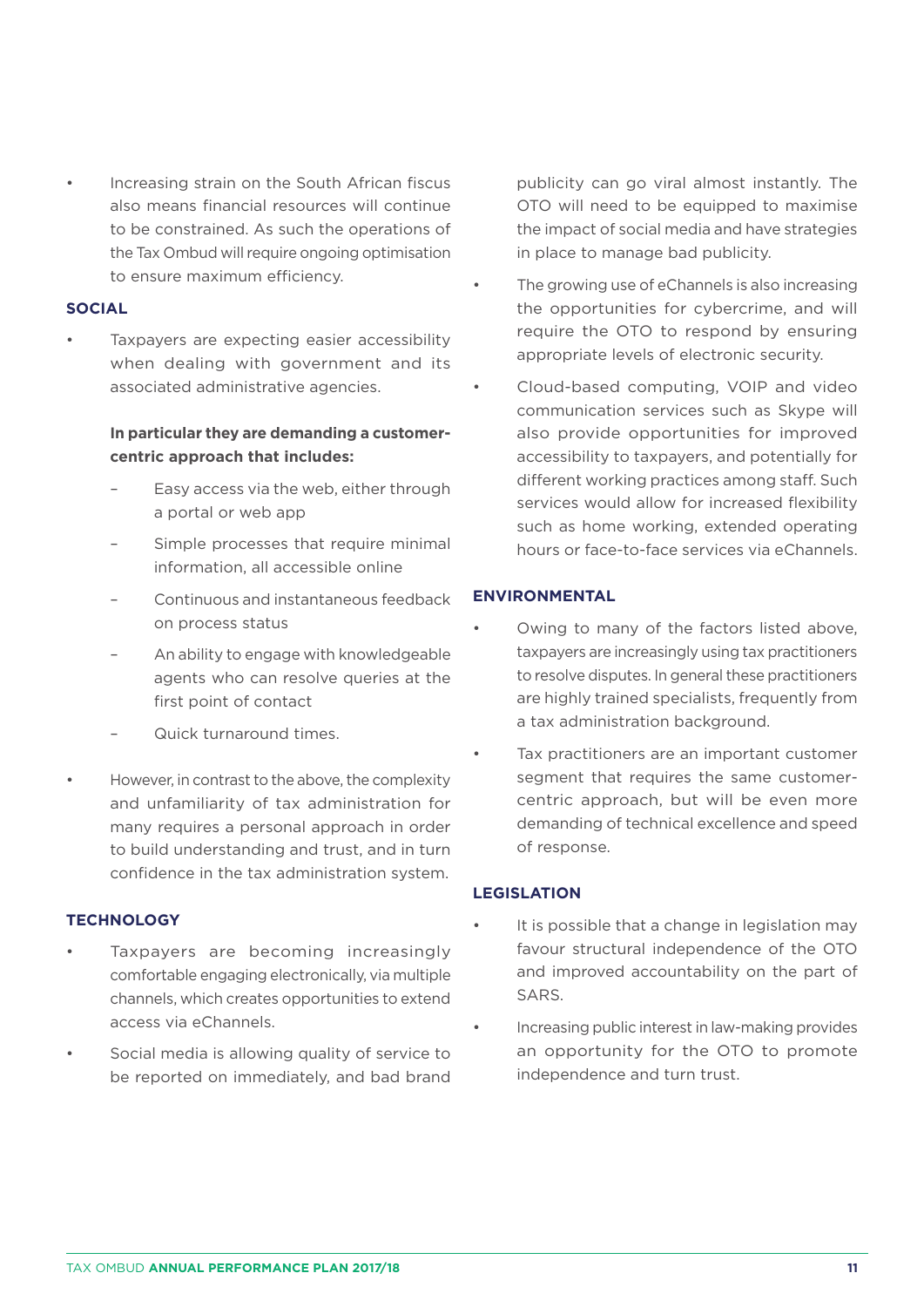#### **EXTERNAL THREATS**

In addition to the factors and trends described above, a number of specific external threats are noteworthy as they are outside the direct control and influence of the OTO, and would have a material impact on building trust and confidence in the tax administration system.

- 1. Delays by SARS in providing feedback on taxpayer complaints to the OTO within a stipulated timeframe materially diminish taxpayers' confidence in the tax administration system.
- 2. Lack of awareness and understanding among taxpayers about SARS' complaints process and procedures leads to taxpayers submitting complaints prematurely to the Office of the Tax Ombud, creating significant work for the OTO and delaying the resolution of genuine complaints; frequently, this results in taxpayer frustration and the perception of an unresponsive Ombud.
- 3. The growing prevalence of social media is dramatically increasing the risk of wrong or inaccurate perceptions being created about the OTO through social media platforms, again undermining trust and confidence.
- 4. The rapidly evolving threat of cybercrime will mean that the OTO will regularly require assurance that its systems, processes and policies are suitably configured to minimise the risk of confidentiality breaches, and that funding will be needed to address identified weaknesses. A single breach may destroy the reputation of the OTO.
- 5. With increasing public awareness, tightening fiscal conditions and the improved reputation of the OTO, the good complaint resolution track record of the OTO volumes are likely to dramatically increase over the next three years. As a new organisation, the history of complaint volumes is limited and potentially unrepresentative of the new reality in which we are now operating. Accordingly, a major operational risk is a significant increase in complaints volumes, resulting in longer turnaround times and a drop in confidence and trust.
- 6. The ongoing association and identification with SARS is seen as a significant strategic risk, as it conflicts with the perception of independence and reduces the likelihood of building trust and confidence in the tax administration system.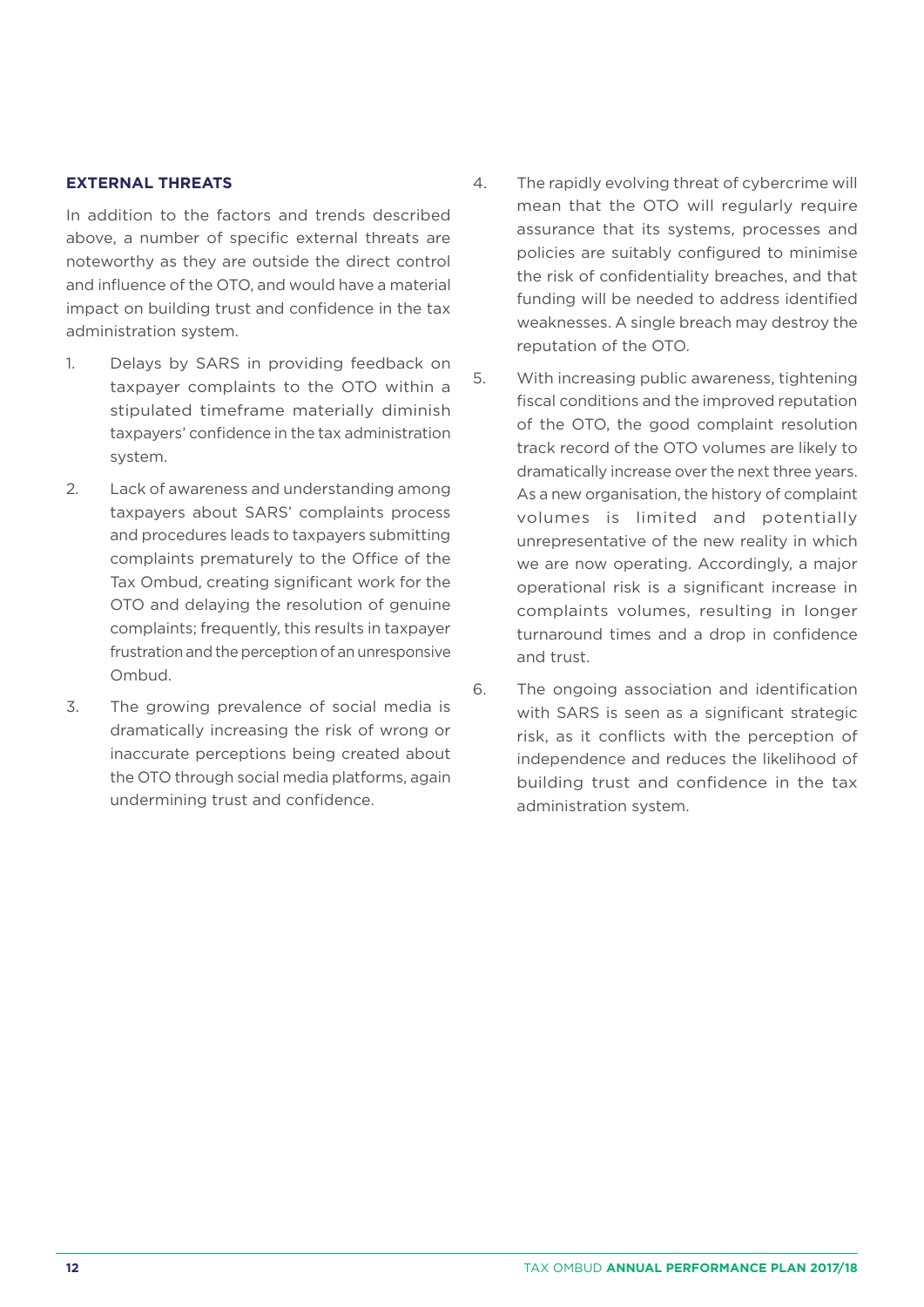### **ORGANISATIONAL ENVIRONMENT**

#### **INSTITUTIONAL CAPACITY**

The institutional capacity of the OTO is currently strong in the context of a recently formed organisation that has been focusing on establishing processes and a staff complement.

#### **Specific highlights include:**

- 1. Strong brand
- 2. Strong leadership with a good reputation
- 3. Service-oriented organisation that provides efficient service
- 4. Ability to assist taxpayers in understanding their rights and meeting their tax obligations
- 5. Good relationships and collaboration with major stakeholders, including public and private sector groups, and SARS
- 6. Highly motivated staff
- 7. An enabling culture conducive for growth
- 8. Solid organisational structure
- 9. Strong internal processes, systems and infrastructure, effectively utilising SARS when appropriate.

However, to successfully build trust and confidence in the tax administration system, a number of internal challenges need to be addressed in the near term.

- Institutional independence (operational and structural) is required for the OTO to be seen as truly independent, and to support the building of trust and confidence in OTO and in turn in the tax administration system.
- The organisational mandate requires extending. A study needs to be done to determine whether the mandate of the Ombud should be extended to, for instance, assist taxpayers in distress with the revenue authority or provide redress to taxpayers as a result of poor service in line with other jurisdictions.
- Commensurate with all the above, sufficient funding is required to deal with the increased complaints volumes that will arise as more taxpayers and tax professionals become aware of the OTO and have increasing confidence that their complaints will be addressed impartially and quickly.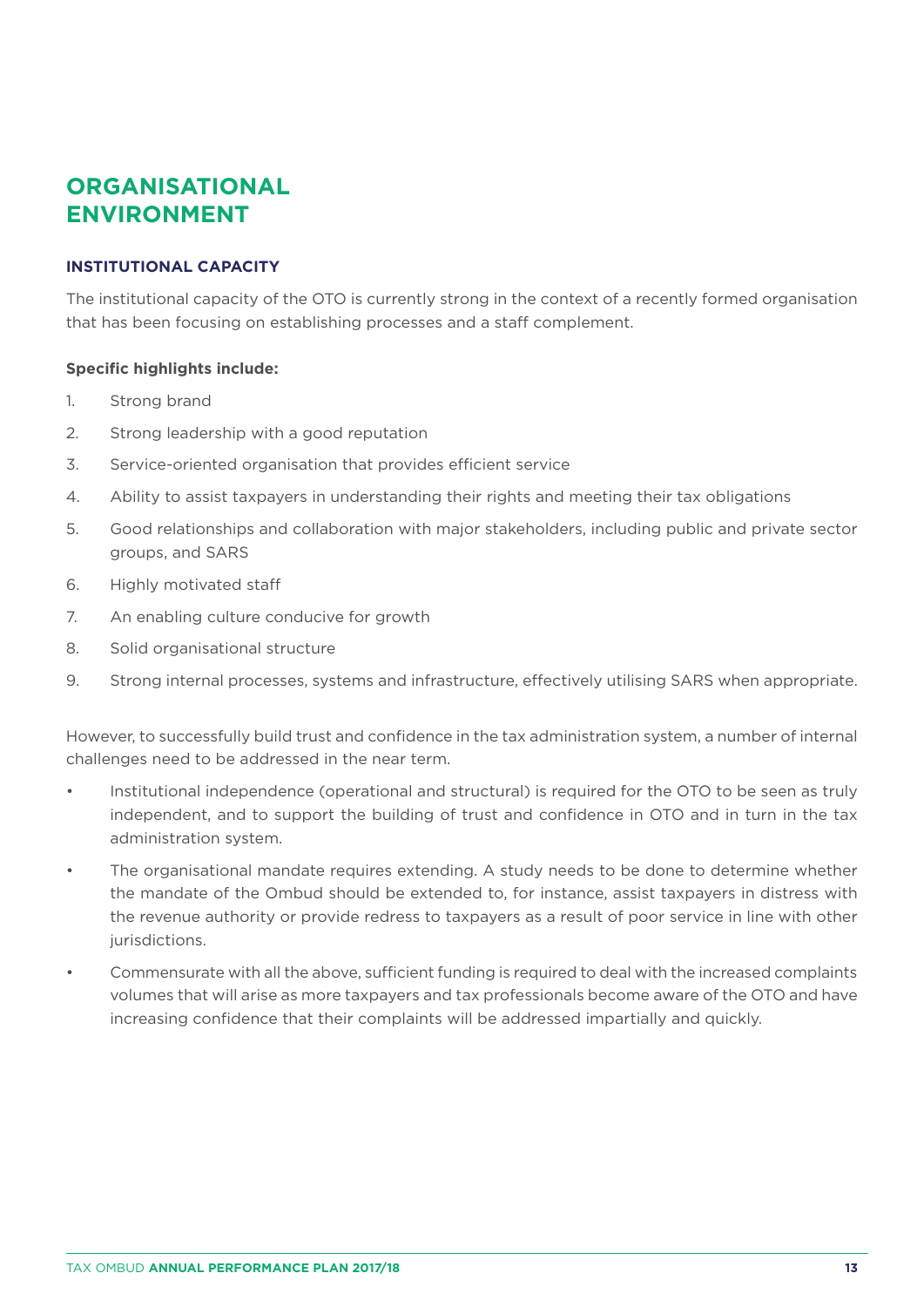### **STRATEGIC OUTCOME-ORIENTED GOALS**

The vision of the Office of the Tax Ombud is to strengthen taxpayers' trust and confidence in tax administration by providing an impartial mechanism for dispute resolution. In order to achieve trust and confidence, four strategic goals have been identified.

| <b>ACCOUNTABILITY</b><br>Rational and fair application of the tax<br>administration process   | It is important to continuously provide rational and fair<br>reasons for recommendations and action taken, while also<br>ensuring that complainants understand the rationale, and<br>feel that the process has provided sufficient opportunity<br>for their case to be reviewed fairly and impartially. |  |  |  |  |
|-----------------------------------------------------------------------------------------------|---------------------------------------------------------------------------------------------------------------------------------------------------------------------------------------------------------------------------------------------------------------------------------------------------------|--|--|--|--|
| <b>INDEPENDENCE</b><br>Structurally independent Tax Ombud                                     | By becoming truly independent, structurally and operationally,<br>it will be possible to limit the risk of perceived bias.                                                                                                                                                                              |  |  |  |  |
| <b>EFFICACY</b><br>Prompt and efficient resolution of<br>complaints                           | The objective is to become truly taxpayer-centric by providing<br>a consistently high-quality service at no cost to the taxpayer,<br>with specific attention to:<br>Consistently achieving a taxpayer service promise;<br>Meeting the specific needs of taxpayer segments<br>$\bullet$                  |  |  |  |  |
|                                                                                               | (practitioners, individuals, businesses, corporates);<br>Enabling taxpayers to access services through the<br>$\bullet$<br>channel of their choice;                                                                                                                                                     |  |  |  |  |
|                                                                                               | Engaging taxpayers through easy-to-understand,<br>$\bullet$<br>simple, transparent and quick processes;                                                                                                                                                                                                 |  |  |  |  |
|                                                                                               | Ensuring all complainants (whether their complaints<br>$\bullet$<br>are valid or not) trust the tax administration system;                                                                                                                                                                              |  |  |  |  |
|                                                                                               | Ensuring staff are customer-oriented, technically<br>$\bullet$<br>proficient and professional; and                                                                                                                                                                                                      |  |  |  |  |
|                                                                                               | Adopting technologies that make processes easy and<br>$\bullet$<br>convenient for taxpayers and staff.                                                                                                                                                                                                  |  |  |  |  |
| SECURITY AND CONFIDENTIALITY<br>All information is secure and treated in<br>strict confidence | It is vital to continuously address the evolving threats<br>associated with ensuring information and communication<br>remain confidential.                                                                                                                                                              |  |  |  |  |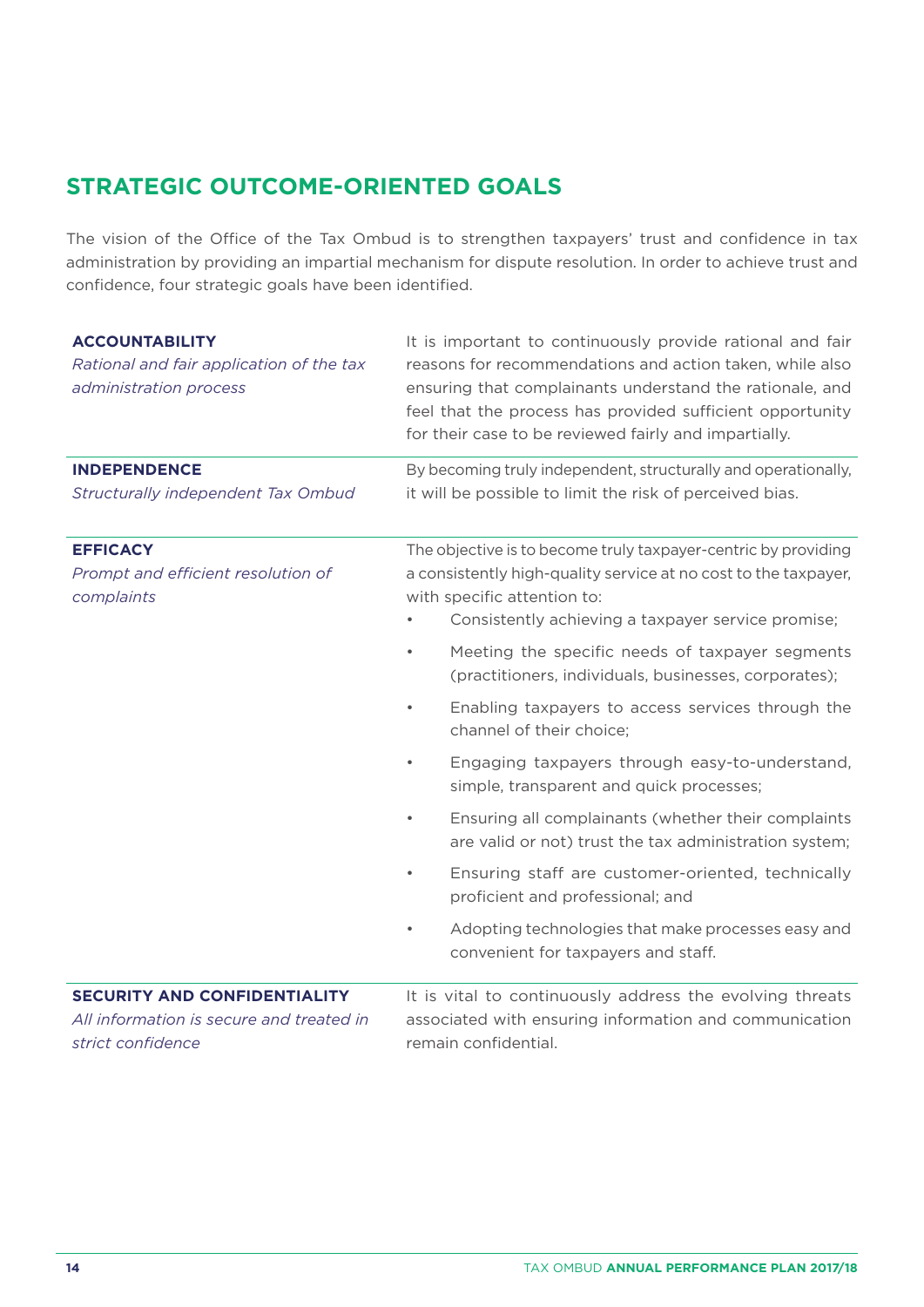## **6. PART B:** STRATEGIC OBJECTIVES

|                                               | <b>Strategic goals</b>                                                                                                                                                                                                                                                                                                   | <b>Awareness and</b><br>education                                                                  | <b>Accessibility</b>                                                                | <b>Operations</b>                                                                                                                                                                                                                         | <b>Legal and support</b>                                                                                                                                                  |
|-----------------------------------------------|--------------------------------------------------------------------------------------------------------------------------------------------------------------------------------------------------------------------------------------------------------------------------------------------------------------------------|----------------------------------------------------------------------------------------------------|-------------------------------------------------------------------------------------|-------------------------------------------------------------------------------------------------------------------------------------------------------------------------------------------------------------------------------------------|---------------------------------------------------------------------------------------------------------------------------------------------------------------------------|
| <b>ACCOUNTABILITY</b>                         | Continuously ensure<br>rational and fair<br>reasons are given for<br>recommendations and<br>action taken; while also<br>ensuring that<br>complainants<br>understand the<br>rationale, and feel that<br>the process has<br>provided sufficient<br>opportunity for their<br>case to be reviewed<br>fairly and impartially. | Continuously<br>improve<br>taxpayers'<br>awareness of<br>the services of<br>the OTO.               | Ensure taxpayers<br>understand the<br>rationale for the<br>recommendations<br>made. | Ensure all<br>recommendations<br>are perceived as<br>fair and impartial.                                                                                                                                                                  | Ensure the highest<br>levels of corporate<br>governance.                                                                                                                  |
| <b>INDEPENDENCE</b>                           | To become truly<br>independent in order<br>to limit the risk of<br>perceived bias.                                                                                                                                                                                                                                       | Ensure<br>taxpayers<br>perceive the<br>OTO to be<br>independent.                                   |                                                                                     |                                                                                                                                                                                                                                           | Achieve relevant<br>legislative changes<br>to achieve<br>independence<br>from SARS<br>accountability.<br>Achieve structural<br>independence as<br>an entity from<br>SARS. |
| <b>EFFICACY</b>                               | To become truly<br>taxpayer-centric, by<br>providing a<br>consistently high-<br>quality service at<br>minimal cost                                                                                                                                                                                                       | Ensure<br>taxpayers<br>understand<br>how to lodge a<br>complaint.<br>Positive brand<br>recognition | Achieve targeted<br>complainant<br>satisfaction index<br>scores.                    | Create an agile<br>organisation able<br>to efficiently scale<br>to meet demand.<br>Ensure the<br>highest level of<br>technical<br>professionalism.<br>Establish<br>governance and<br>processes with<br>SARS to support<br>responsiveness. | Ensure<br>performance<br>management<br>throughout the<br>organisation.<br>Build a culture of<br>professionalism<br>and excellence.                                        |
| <b>SECURITY AND</b><br><b>CONFIDENTIALITY</b> | To continuously<br>address the evolving<br>threats associated with<br>ensuring all<br>information and<br>communications<br>remain confidential                                                                                                                                                                           |                                                                                                    | Ensure no security<br>or confidentiality<br>breaches.                               |                                                                                                                                                                                                                                           |                                                                                                                                                                           |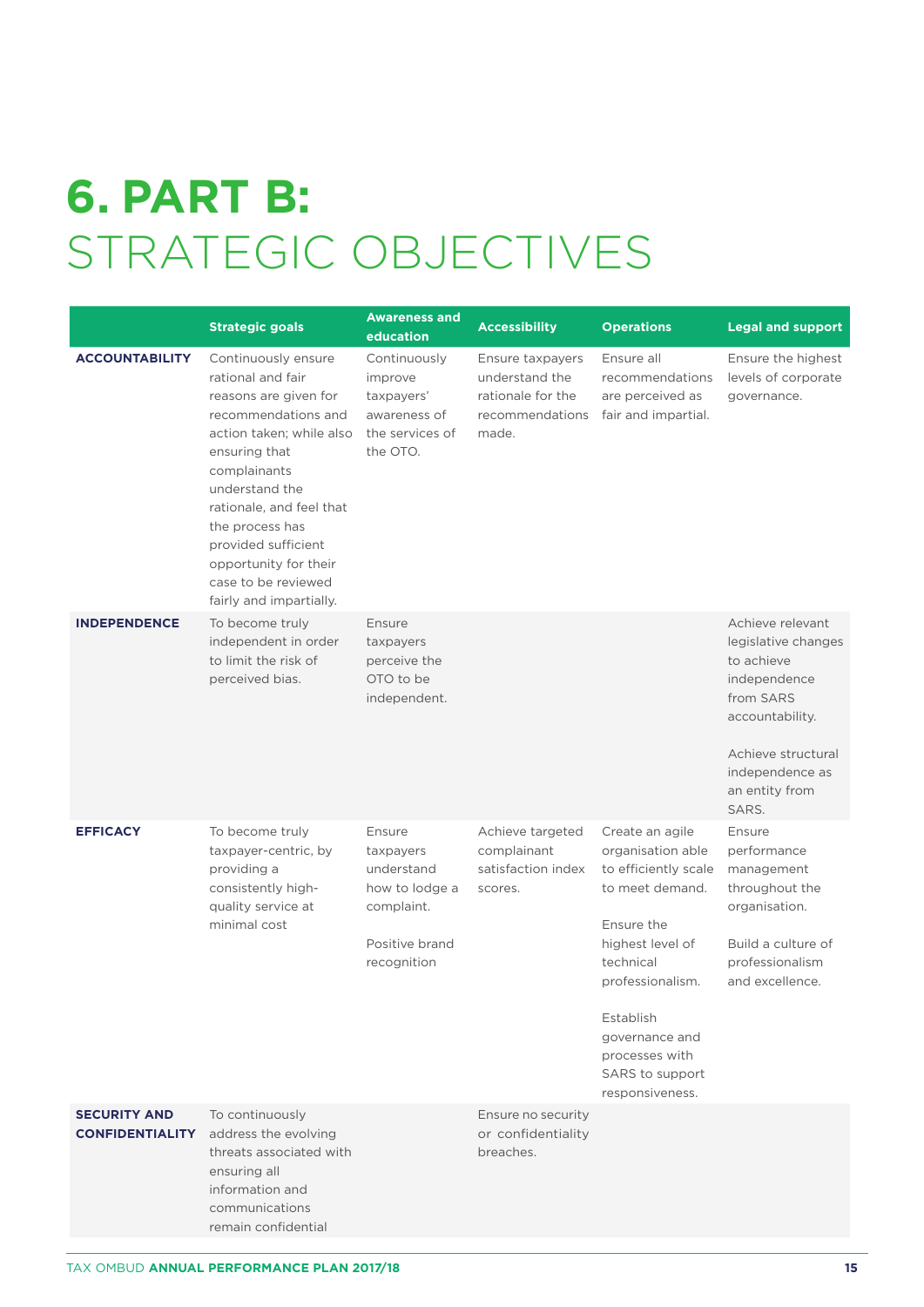### **STRATEGIC OBJECTIVES, MEASURES AND TARGETS**

#### **1.1 ACCESSIBILITY AND OPERATIONS**

**Purpose:** In support of strategic objectives, the OTO will provide a high-quality, taxpayer-centric service, that taxpayers understand the rationale for all recommendations and that recommendations are impartial and executed in a manner that is highly efficient.

#### **MEDIUM-TERM TARGET**

| <b>OBJECTIVES</b>                                                                                                                             | <b>MEASURES</b>                                                                                                                                                     | 2017/18 | 2019/20 | 2021/22 |
|-----------------------------------------------------------------------------------------------------------------------------------------------|---------------------------------------------------------------------------------------------------------------------------------------------------------------------|---------|---------|---------|
| perceived as fair and impartial the recommendations made.<br>and complainants understand<br>the rationale behind the<br>recommendations made. | Ensure all recommendations are % of complainants understanding 60%                                                                                                  |         | 70%     | 80%     |
| demand.                                                                                                                                       | Create an agile organisation able % of cases evaluated and reviewed 50%<br>to efficiently scale to meet within agreed turnaround time of<br>5 days after capturing. |         | 60%     | 65%     |
|                                                                                                                                               | % of recommendations sent to 50%<br>SARS within 3 days of reviewing<br>a complaint.                                                                                 |         | 50%     | 50%     |
|                                                                                                                                               | Average cost reduction per 0%<br>complaint, year on year.                                                                                                           |         | $1\%$   | $1\%$   |

#### **QUARTERLY TARGETS**

| <b>PROGRAMME PERFORMANCE</b><br><b>INDICATOR</b>                                                 | <b>REPORTING</b><br><b>PERIOD</b> | <b>ESTIMATED</b><br><b>PERFORMANCE</b> | <b>QUARTERLY TARGETS</b> |       |            |       |
|--------------------------------------------------------------------------------------------------|-----------------------------------|----------------------------------------|--------------------------|-------|------------|-------|
|                                                                                                  |                                   | 2017/18                                | 1ST                      | 2ND   | <b>3RD</b> | 4TH   |
| % of complainants understanding<br>the recommendations made.                                     | Quarterly                         | 60%                                    | 60%                      | 60%   | 60%        | 60%   |
| % of cases evaluated and reviewed<br>within agreed turnaround time<br>of 5 days after capturing. | Quarterly                         | 50%                                    | 50%                      | 50%   | 50%        | 50%   |
| % of recommendations sent to<br>SARS within 3 days of reviewing<br>a complaint.                  | Quarterly                         | 50%                                    | 50%                      | 50%   | 50%        | 50%   |
| Average cost reduction per<br>complaint, year on year.                                           | Quarterly                         | $O\%$                                  | $O\%$                    | $O\%$ | $O\%$      | $O\%$ |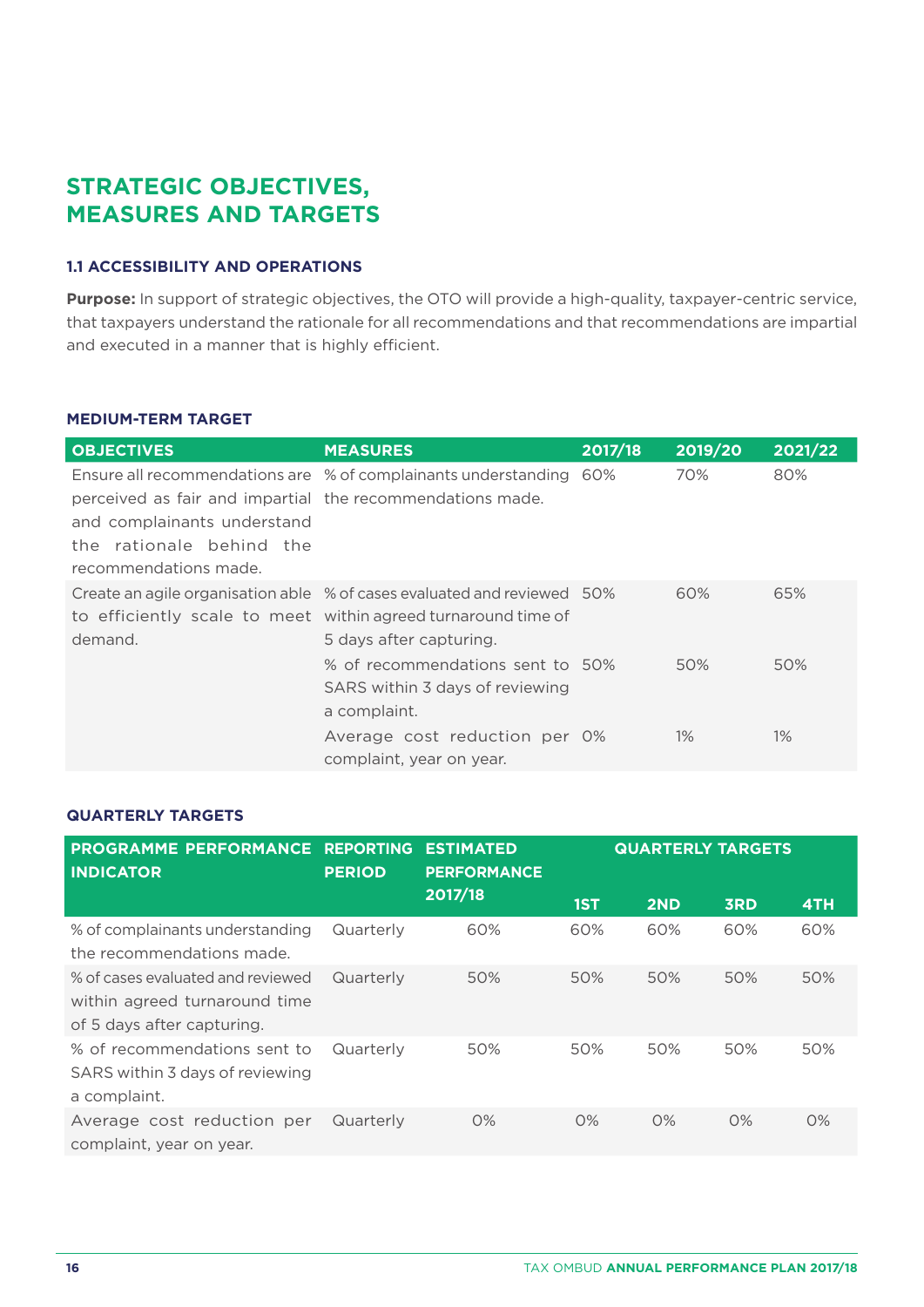#### **1.2 AWARENESS AND EDUCATION**

**Purpose:** In support of the strategic objectives , the OTO will promote awareness and education through marketing, communication and public relations services, that will be measured on the level of awareness within the taxpayer population, perceived level of independence, understanding of the complaints procedure and brand recognition.

#### **MEDIUM-TERM TARGET**

| <b>OBJECTIVES</b>                                                   | <b>MEASURES</b>                       |    | 2017/18 2019/20 2021/22 |
|---------------------------------------------------------------------|---------------------------------------|----|-------------------------|
| Improve taxpayers' awareness of the Number of communications and 20 |                                       | 25 | 30.                     |
| services of the OTO.                                                | outreach activities.                  |    |                         |
|                                                                     | Number of engagements and 20          | 25 | 30                      |
|                                                                     | collaborations with key stakeholders. |    |                         |
| Positive brand recognition                                          | Taxpayers' brand awareness survey 1   |    |                         |
|                                                                     | - positive recognition                |    |                         |

#### **QUARTERLY TARGETS**

| <b>PROGRAMME PERFORMANCE REPORTING</b><br><b>INDICATOR</b>                  | <b>ESTIMATED</b><br><b>PERFORMANCE</b><br><b>PERIOD</b> |         | <b>QUARTERLY TARGETS</b> |     |            |     |
|-----------------------------------------------------------------------------|---------------------------------------------------------|---------|--------------------------|-----|------------|-----|
|                                                                             |                                                         | 2017/18 | 1ST                      | 2ND | <b>3RD</b> | 4TH |
| Number of communications and Quarterly<br>outreach activities               |                                                         | 20      | 5                        | 5   | 5          | 5   |
| Number of engagements and Quarterly<br>collaborations with key stakeholders |                                                         | 20      | 5                        | 5   | 5          | 5   |
| Taxpayers' brand awareness survey Annual<br>- positive recognition          |                                                         |         |                          |     |            |     |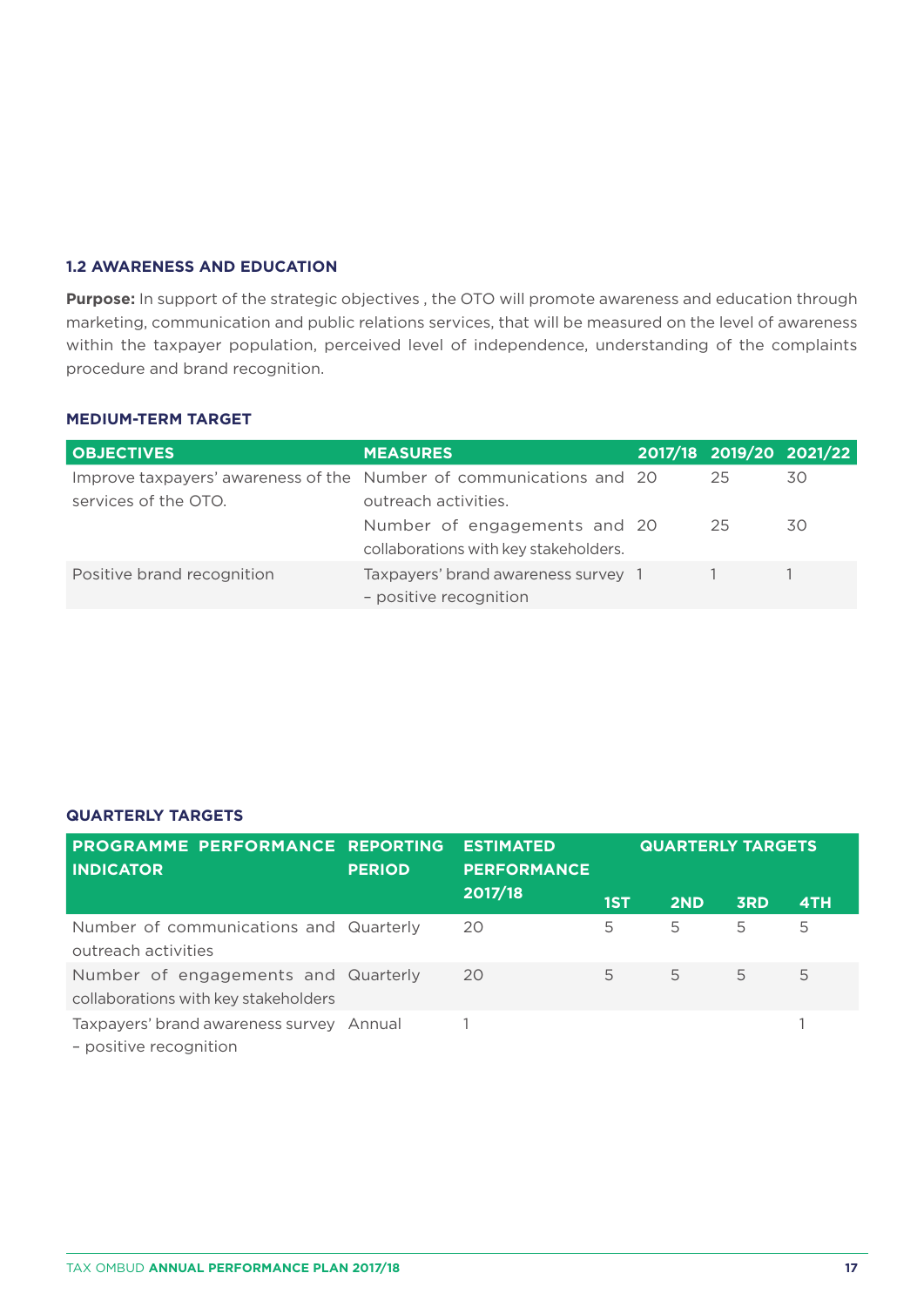#### **1.3 LEGAL AND SUPPORT SERVICES**

**Purpose:** In support of the strategic goals, legal and support services will ensure the highest level of corporate governance, including financial management, strive for the relevant legislative and structural changes for independence, ensure performance management throughout the organisation and build a culture of professionalism and excellence.

#### **MEDIUM-TERM TARGET**

| <b>OBJECTIVES</b>                                                                       | <b>MEASURES</b>                                                 | 2017/18                                         | 2019/20         | 2021/22         |
|-----------------------------------------------------------------------------------------|-----------------------------------------------------------------|-------------------------------------------------|-----------------|-----------------|
| Ensure the highest levels of<br>corporate governance.                                   | Zero governance audit<br>findings                               | 100%                                            | 100%            | 100%            |
| Ensure performance<br>management throughout the<br>organisation.                        | % of staff assessed against<br>performance measures             | 100%                                            | 100%            | 100%            |
| Ensure that an MOU exists<br>between the OTO and SARS to<br>formalise the relationship. | MOU signed off by both<br>parties.<br>Number of deviations from | 1<br>Conclusion<br>of the<br><b>MOU</b><br>100% | $100\%$         | 100%            |
|                                                                                         | the MOU                                                         | compliance                                      | compliance      | compliance      |
| Build a culture of<br>professionalism and excellence.                                   | Employee Culture Survey -<br>score benchmarked                  | Top<br>quartile                                 | Top<br>quartile | Top<br>quartile |

#### **QUARTERLY TARGETS**

| PROGRAMME PERFORMANCE REPORTING ESTIMATED<br><b>INDICATOR</b> | <b>PERIOD</b> | <b>PERFORMANCE</b> | <b>QUARTERLY TARGETS</b> |     |            |                 |
|---------------------------------------------------------------|---------------|--------------------|--------------------------|-----|------------|-----------------|
|                                                               |               | 2017/18            | 1ST                      | 2ND | <b>3RD</b> | 4TH             |
| Zero governance audit findings Annual                         |               | 100%               |                          |     |            | 100%            |
| % of staff assessed against Bi-Annual                         |               | 100%               |                          |     |            | 100%            |
| performance measures                                          |               |                    |                          |     |            |                 |
| MOU signed off by both parties Annual                         |               |                    |                          |     |            |                 |
| Number of deviations from the Annual                          |               | 100%               |                          |     |            | 100%            |
| <b>MOU</b>                                                    |               | compliance         |                          |     |            | compliance      |
| Employee Culture Survey - score Annual<br>bench marked        |               | Top quartile       |                          |     |            | Top<br>quartile |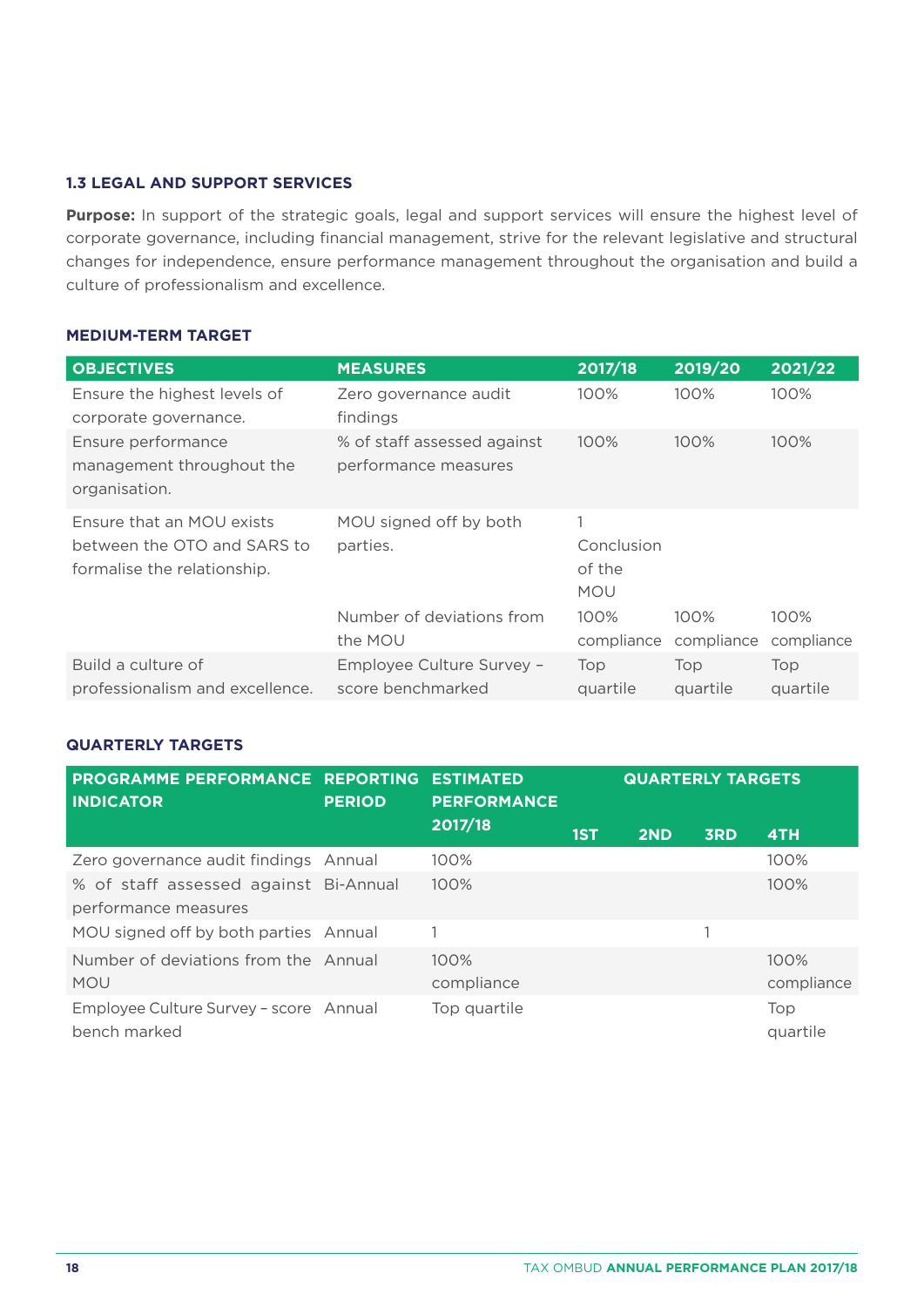## **7. RESOURCE CONSIDERATION**  AND RISK MANAGEMENT

### **RESOURCE CONSIDERATION**

Provision is made in section 15 of the Tax Administration Act that the expenditure connected with the functions of the Office of the Tax Ombud will be paid in accordance with a budget approved by the Minister specifically for the Office. Table 1 (on the next page) depicts that in 2017/18 budget allocated by National Treasury is R35 030 000. In considering the Office's resource requirements, it is important to understand the cost drivers of the various activities. The two main cost drivers are employee cost and the communications and outreach engagements.

#### **EMPLOYEE COST**

The employee cost remains one of the main cost drivers, and represents 78% of the total budget. It is important that the Office provides a high-quality service and further has to have competent and efficient and knowledgeable employees. A portion of the budget every year is allocated towards training and development. This is to ensure that the OTO recruits highly skilled employees and identifies appropriate education and training interventions. The Office is therefore required to ensure that appropriate resources are set aside every year for training and development.

#### **AWARENESS AND EDUCATION**

To ensure that there is widespread public awareness and education about the Office's services and

mandate, the Office will embark on extensive stakeholder engagements. An increased budget for communications and outreach over the Medium Term Economic Framework (MTEF) will enable the Office to fully implement the strategic objectives. Greater visibility will be attained through outreach, communication and education activities planned in the financial years covered by the APP. The Office will continue to build relationships through stakeholder engagements/collaborations and exhibitions as it have experienced an increase in unrepresented taxpayers utilising the Office, followed by similar growth among tax practitioners and other types of taxpayers. The required amount to effectively support the Communications and Outreach programme is R4 million for the 2017/18 financial year for media space purchases. This includes, among others, road shows and media partnerships in broadcast (both commercial and community) and print.

#### **CUSTOMER SERVICE**

In order for the Office to become truly customercentric by providing a consistently high-quality service at minimal cost, baseline assessments will be performed to establish its efficiency and effectiveness. The Office will be embarking on multiple surveys to gauge its responsiveness in executing its mandate.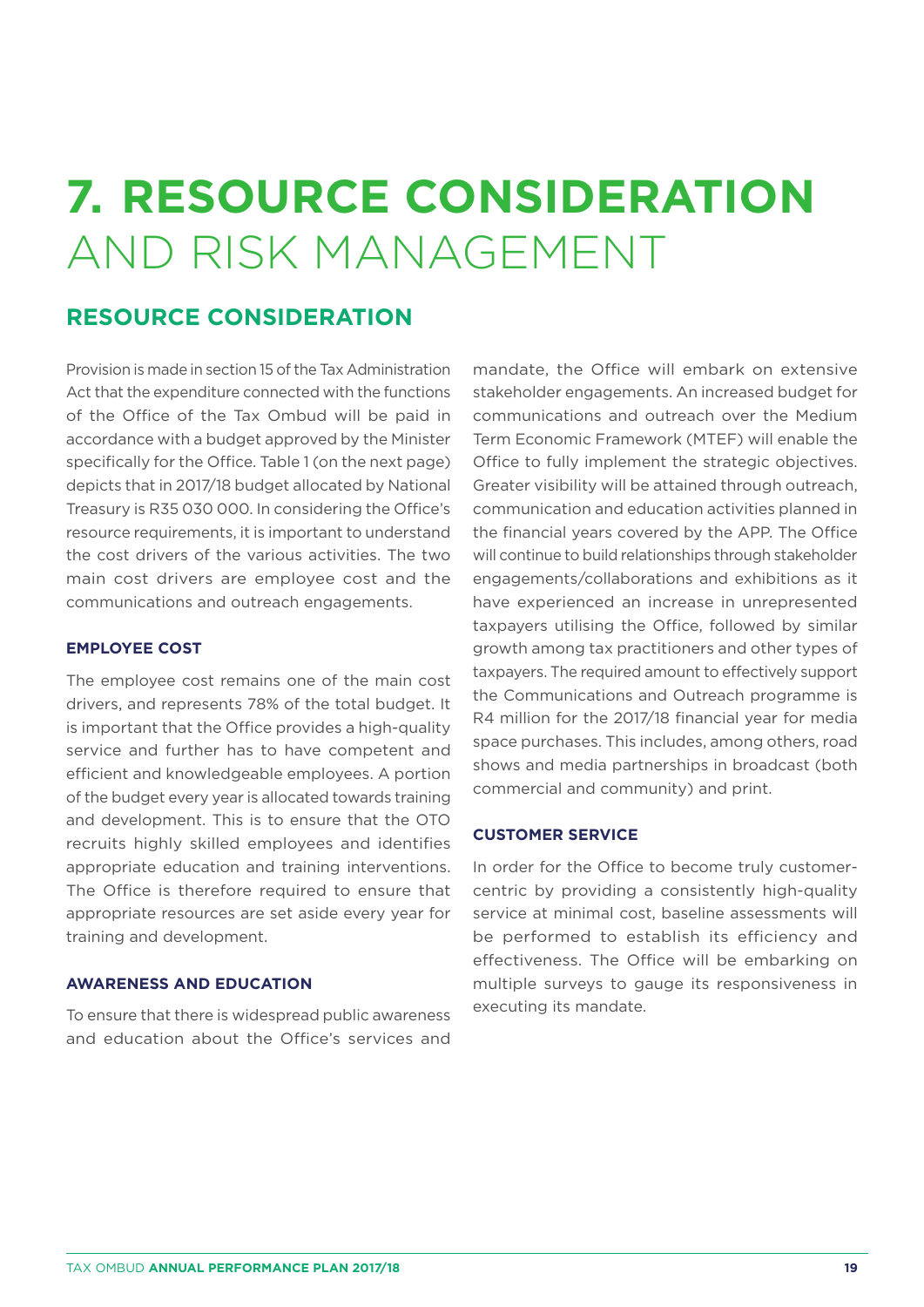#### **Table 1: Expenditure estimates and outcomes**

| <b>Cost element</b>                | <b>Audited outcomes</b> |         | <b>Current</b> | <b>Estimates of national</b> |                      |             |         |
|------------------------------------|-------------------------|---------|----------------|------------------------------|----------------------|-------------|---------|
|                                    |                         |         |                | estimates                    |                      | expenditure |         |
| <b>R</b> Thousand                  | 2013/14                 | 2014/15 | 2015/16        | 2016/17                      | $\overline{2017/18}$ | 2018/19     | 2019/20 |
| Personnel Expenditure              | 1478                    | 8 116   | 18 672         | 23 983                       | 27 500               | 34 686      | 35 410  |
| Administrative Expenditure         | 77                      | 682     | 1169           | 1086                         | 1881                 | 1875        | 1196    |
| Inventory and Printing             | 13                      | 139     | 656            | 649                          | 690                  | 717         | 710     |
| Professional and Special           | Ο                       | 187     | 5 5 6 9        | 4 5 6 0                      | 4 3 9 4              | 3 612       | 2432    |
| Services                           |                         |         |                |                              |                      |             |         |
| Land and Buildings                 | 784                     | 1837    | 715            | 532                          | 470                  | 497         | 465     |
| Capex                              | 36                      | 1400    | 3942           | 495                          | 95                   | 140         | 95      |
| <b>Total operational and capex</b> | 2 3 8 8                 | 12 361  | 30723          | 31 305                       | 35 030               | 41 5 2 7    | 40 308  |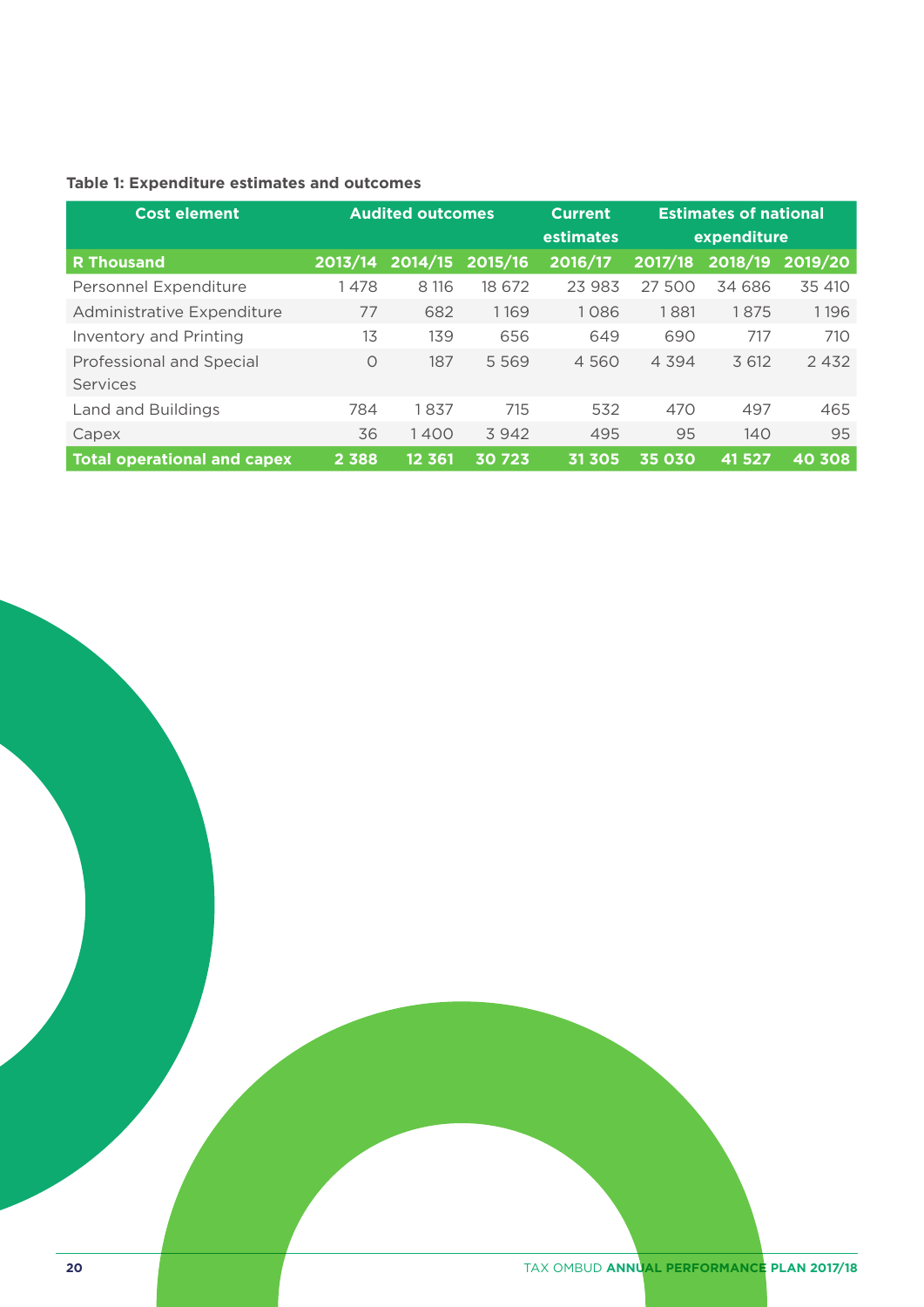## **RISK REGISTER**

During the strategic planning process, risk management was entrenched as a key element. The management of the OTO then embarked on the process of identifying risks that could negatively affect the realisation of strategic goals and objectives. Mitigating strategies have been put in place to counter the identified risks.

| <b>RISK TITLE</b>                                                                                                                                            | <b>RISK DESCRIPTION</b>                                                                                                                                                                                                             | <b>INHERENT</b><br><b>RISK</b><br><b>RATINGS</b> | <b>RESIDUAL</b><br><b>RISK</b><br><b>RATINGS</b> | <b>CONTRIBUTING</b><br><b>FACTOR TITLE</b>                   | <b>ACTION PLAN</b><br><b>TITLE</b>                                                                         |
|--------------------------------------------------------------------------------------------------------------------------------------------------------------|-------------------------------------------------------------------------------------------------------------------------------------------------------------------------------------------------------------------------------------|--------------------------------------------------|--------------------------------------------------|--------------------------------------------------------------|------------------------------------------------------------------------------------------------------------|
| Lack of financial<br>independence<br>from SARS                                                                                                               | The Tax<br><b>Administration Act</b><br>(TAA) states that<br>funds for the OTO<br>should be paid by<br>SARS, over whom<br>the OTO has<br>oversight. This<br>financial<br>dependence has a<br>potentially high<br>reputational risk. | 25                                               | 20                                               | Deficiency in<br>the TAA                                     | MOU with<br>SARS to ensure<br>financial<br>independence.                                                   |
| Lack of structural<br>independence.<br>OTO staff being<br>appointed in<br>terms of the<br><b>SARS Act.</b>                                                   | In terms of the TAA,<br>the staff of the OTO<br>must be appointed<br>under the SARS Act.                                                                                                                                            | 20                                               | 20                                               | Deficiency in<br>the TAA                                     | MOU with<br>SARS to ensure<br>structural<br>independence                                                   |
| Lack of<br>understanding of<br>the OTO mandate<br>and general tax<br>matters by<br>taxpayers,<br>creating<br>unrealistic<br>expectations<br>among taxpayers. | Taxpayers see the<br>OTO as their last<br>resort and may have<br>expectations of<br>having their<br>complaints resolved<br>in their favour<br>irrespective of the<br>OTO mandate.                                                   | 20                                               | 16                                               | Taxpayers do<br>not understand<br>the mandate of<br>the OTO. | Enhance<br>communication<br>avenues<br>through letters,<br>educational<br>activities and<br>other methods. |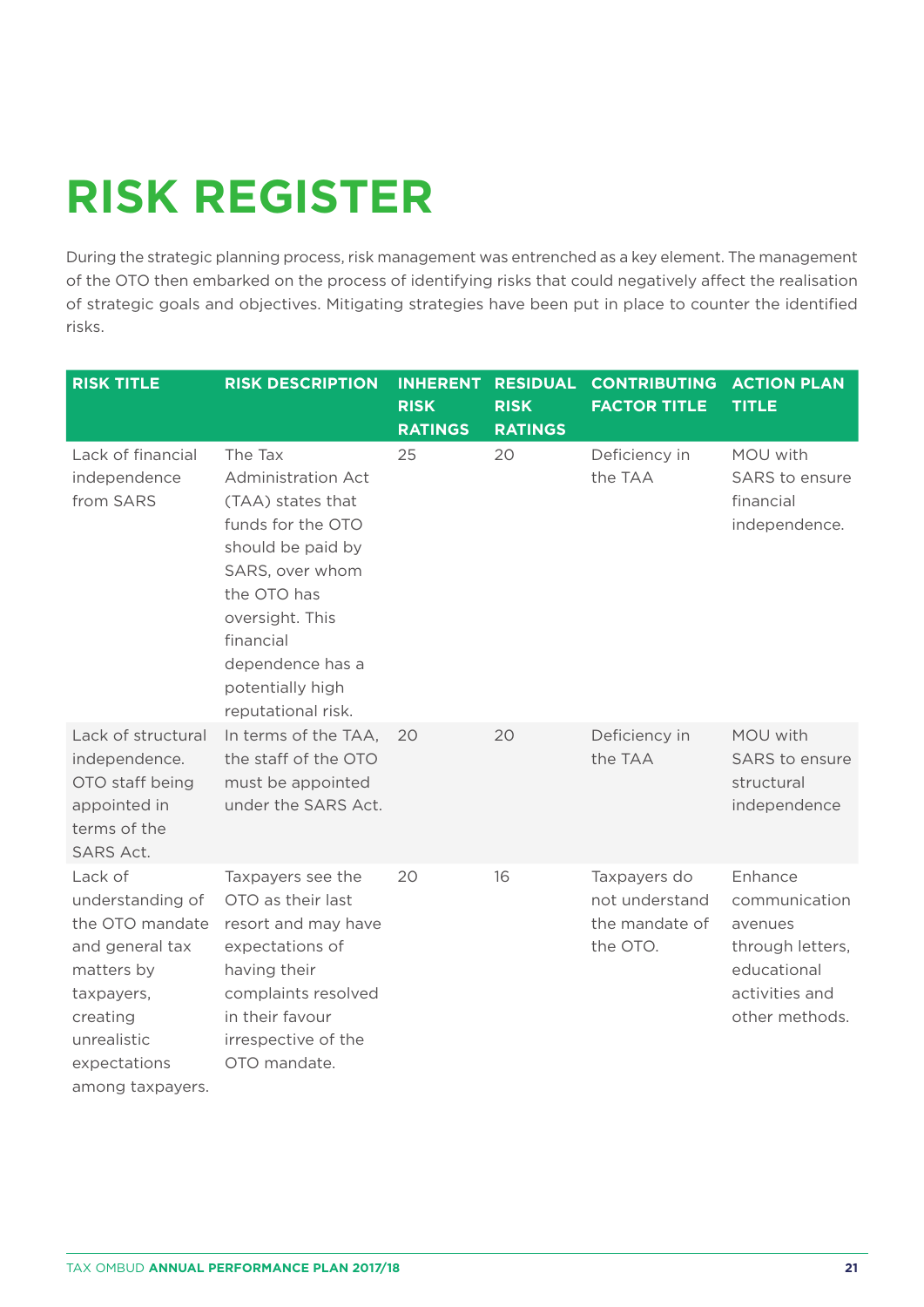| Failure by SARS<br>to finalise OTO<br><i>recommendations</i><br>timeously, which<br>impacts on the<br>reputation of the<br><b>OTO</b> | The TAA is silent on<br>how long SARS<br>should take to<br>implement the<br>recommendations of<br>the Tax Ombud,<br>which can result in<br>delays in finalising<br>complaints. | 25 | 25 | Deficiency in<br>the TAA | MOU/SLA with<br><b>SARS</b> to<br>resolve<br>turnaround<br>times |
|---------------------------------------------------------------------------------------------------------------------------------------|--------------------------------------------------------------------------------------------------------------------------------------------------------------------------------|----|----|--------------------------|------------------------------------------------------------------|
| Lack of legal<br>capacity to enter<br>into contracts for<br>organisational<br>independence                                            | Perceived lack of<br>independence,<br>possible undue level<br>of influence by<br><b>SARS</b>                                                                                   | 20 | 20 | Deficiency in<br>the TAA | MOU with<br>SARS to<br>resolve<br>contractual<br>issues          |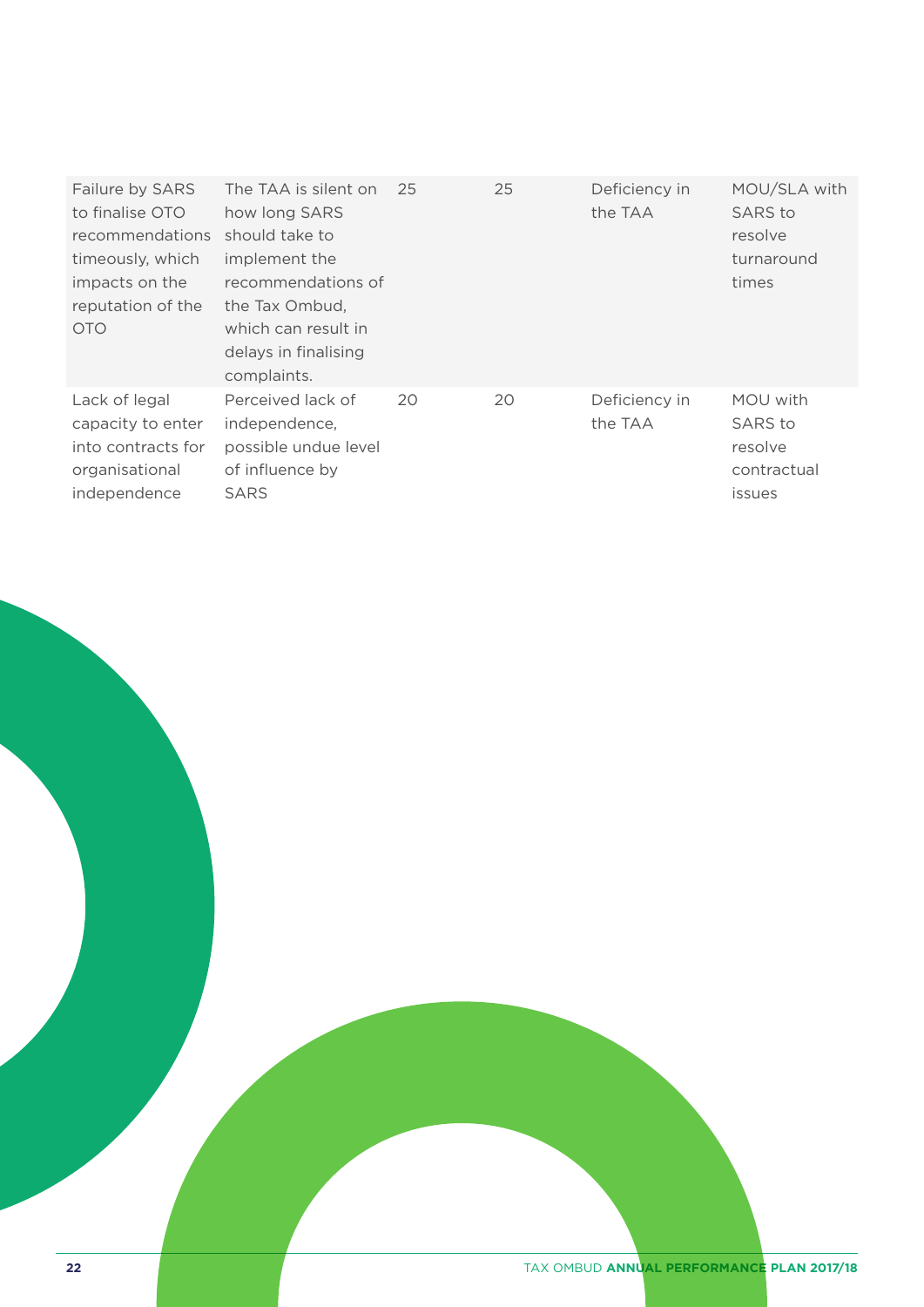